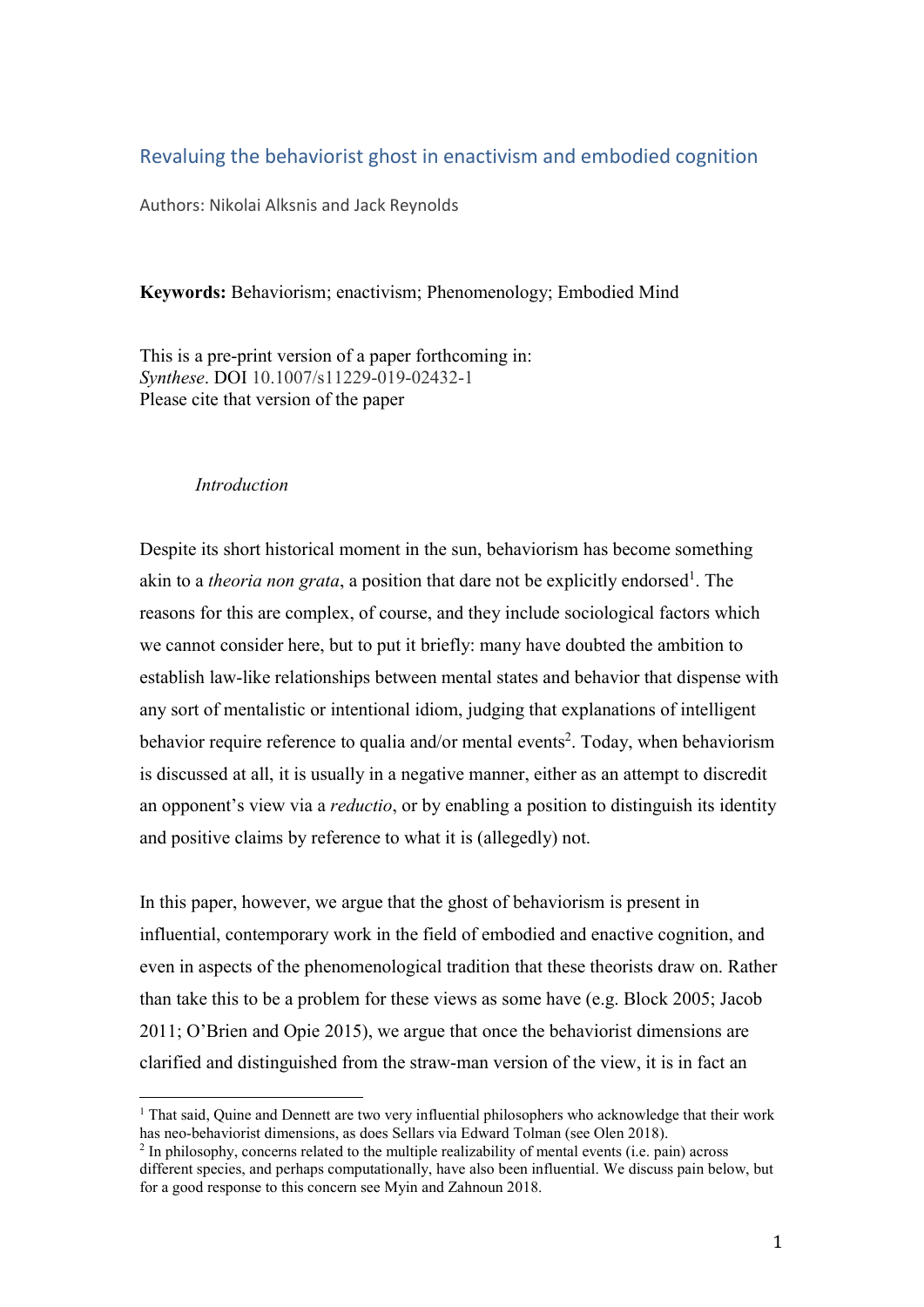asset, one which will help with task of setting forth a scientifically reputable version of enactivism and/or philosophical behaviorism that is nonetheless not brain-centric but behavior-centric. While this is a bit like "the enemy of my enemy is my friend" strategy, as Shaun Gallagher notes (2019), with the shared enemy of behaviorism and enactivism being classical Cartesian views and/or orthodox cognitivism in its various guises, the task of this paper is to render this alliance philosophically plausible.

To do so, we begin by drawing on Gilbert Ryle and John Haugeland to set out a holistic version of behaviorism that is not obviously vulnerable to some of the received criticisms of the view, but which also has enough specificity to be distinguished from neo-pragmatism and other allied positions. In the second section of the paper, we deploy these insights to re-read B. F. Skinner's work and look at the initial literature on the question of the relationship between his radical behaviorism and phenomenology, showing how this approach is favorable compared to other readings (e.g. Stout 2006; Tanney 2005) and also complements some other recent revisionist work on this question (e.g. Barrett 2019). In the third section, we arrive at perhaps the central claim of the paper: showing that various key behaviorist moves and insights are also apparent in contemporary enactivist work, focusing on a recent paper of Gallagher's (with Somogy Varga) on direct social perception, which is charged with behaviorism by Pierre Jacob (2011). Although an obvious rejoinder is that Gallagher and many of the other key theorists of embodied cognition and enactivism are significantly indebted to phenomenology, and therefore are not behaviorists, in the fourth section of the paper we show that a significant behaviorist element is also present in the work of some classically recognized phenomenological figures (e.g. Merleau-Ponty), as counter-intuitive as this may seem.<sup>3</sup>

### 1. Behaviorism revisited: A Rylean take

-

At its heart, behaviorism is the theory that mental or intentional states can be explained in terms of behavior. Weaker versions of the view hold that mental or

<sup>3</sup> Acknowledgements: We would like to acknowledge the seminar audiences at Deakin, Melbourne, and Monash universities, for their helpful feedback on this paper. In addition, we are appreciative of some insightful suggestions for improvement from the reviewers.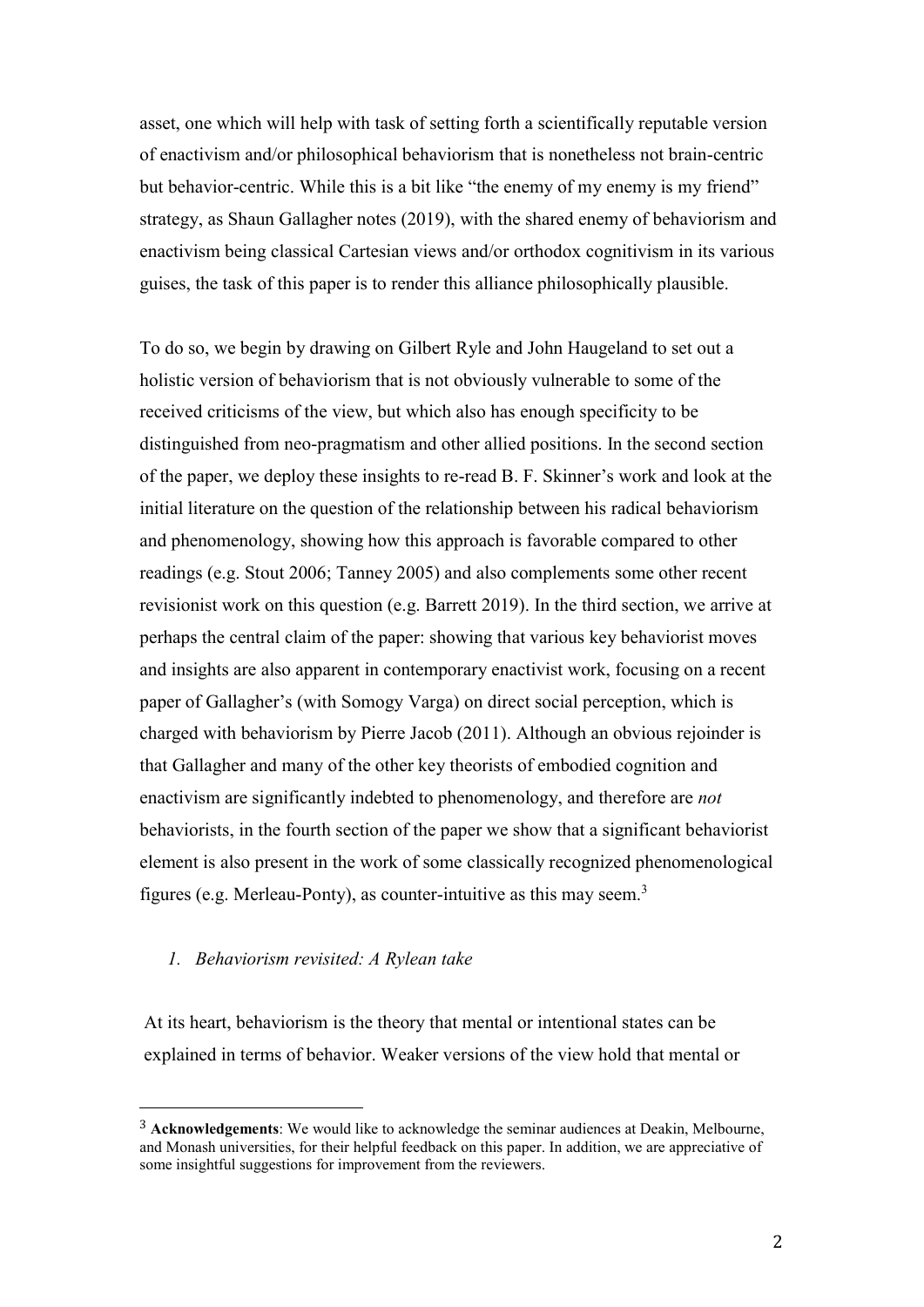intentional states are best thus explained, stronger versions contend that they can only be explained in this way, or that they are thereby exhaustively explained, which could mean we dispense with such notions (Feyerabend 1963, 1965), or that we reduce mental or intentional idioms to the physical (Churchland 1986). However, the motivation behind the theory is less specific than this, particularly if we start from the roots of J.B. Watson's early conception: we can learn all there is to know about Homo sapiens just as we would with any species of animal; we monitor their behavior and piece together what we can from observations of the interaction between the organism and its milieu.

For many, this leaves out some of the most important aspects of human intelligence, including our inner lives, without which we are reduced to *mere* animals and left with no way to explain what makes us unique (language, love, flexible problem-solving, etc.). But the continuity thesis with respect to animality and basic cognition that behaviorism endorses is less counter-intuitive if we do not conceive of the animal mechanistically, that is, in terms of any rote stimulus and response, but rather also in terms of habits, skills, and learning<sup>4</sup>. This is all part of a strong behaviorist tradition, which includes all of the key figures and, at least in the work of George Herbert Mead (1934, 38), Edward Tolman (1932, 1951), and Gilbert Ryle, this is not given a mechanistic or reductive inflexion. Indeed, Peter Olen summarizes this well, noting that:

What matters is that the initial approach to studying language and inner episodes is either to see them as 'habit' or 'a form of behavior', or as simply reducible to physiological characterization (Olen 2018)

In short, the behaviorist wants to explain the nature of inner episodes and language through habit formation (including culture and history) and other physical factors that shape the body and brain. This is a very broad notion that can be explored in many different ways. This broad conception has traditionally been parceled into three categories: methodological behaviorism (psychology should be approached from a

<sup>&</sup>lt;sup>4</sup> We are not arguing that early behaviorism wholly succeeded in understanding animals and that the only problem left for it was explaining distinctively human skills and abilities. On the contrary, it is arguable that contemporary enactivist work delivers better on the behaviorist promise regarding understanding the continuity between human and animal behavior, showing that both cases require a major role being given to perspectival indexicality. In addition, enactivism can enrich behaviorism's understanding of the reciprocal causal relations between an organism and its milieu, but making that case is another paper.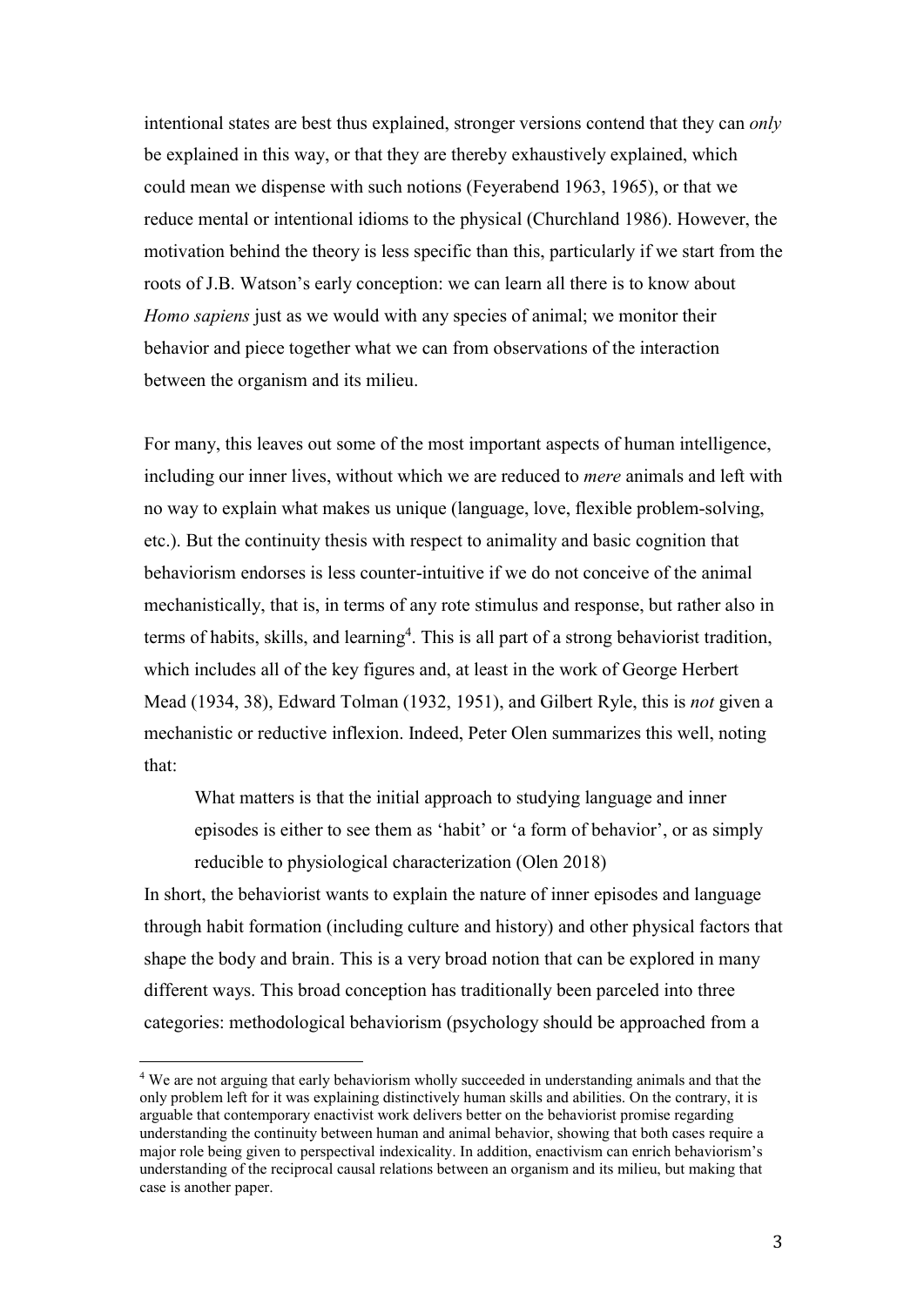behaviorist perspective), psychological behaviorism (the research project of behaviorism in psychology), and analytical or logical behaviorism (a behaviorist theory of semantics within philosophy) (Tanney 2009b). However, we believe this is exclusionary of an under-examined holistic and non-reductive approach to behaviorism, which has made (and continues to make) significant contributions to the overall goal of explaining human intelligence while avoiding the traditional problems. In short, we want to retain some of the core values of behaviorism but also cast aside some of the baggage that has wrongly been portrayed as a necessary component of it.

The work of Gilbert Ryle best exemplifies this variant, while other holistic versions of behaviorism can also be gleaned in psychology, for example in Mead's social behaviorism, in Tolman's "molar" behaviorism where there is an orientation to a given object as "goal" and not just a proximate stimulus that alone mechanistically causes behavior (Tolman 1932, cf. also Baum 2005), and even in some aspects of Skinner's radical behaviorism as we see in Section 2. But to commence with Ryle, his work aims to exorcise the ghost in the machine, which can be understood in two ways. Firstly, the refutation of Cartesian substance dualism (Ryle 2009, 21), and secondly to reveal the "category mistake" that mental processes are distinct from the actions they enable. Ryle writes that: "To talk of a person's mind [...] is to talk of the person's abilities, liabilities and inclinations to do and undergo certain sorts of things, and of the doing and undergoing of these things in the ordinary world" (ibid., 22). In other words, to understand a person's beliefs, thoughts, etc., we need to understand their behavioral dispositions, but dispositions are not the sort of thing that can be articulated as a mental state or property that obtains inside an agent, or even that should be strictly identified with its neurological conditions in that instant (and hence the issues that crop up for the identity theory of the mind and physicalism more generally). If behavioral kinds define mental kinds, and behavioral kinds can be explained by physical states, then by law of transitivity we seem able to conclude that mental kinds are defined by physical states. However, if a larger scale approach is taken with Ryle, including his reference to action in the ordinary world, then this collapse into the physical does not necessarily happen, and he can avoid any idea of nomological reduction and one-to-one correspondences between mental state/property and a particular behavior.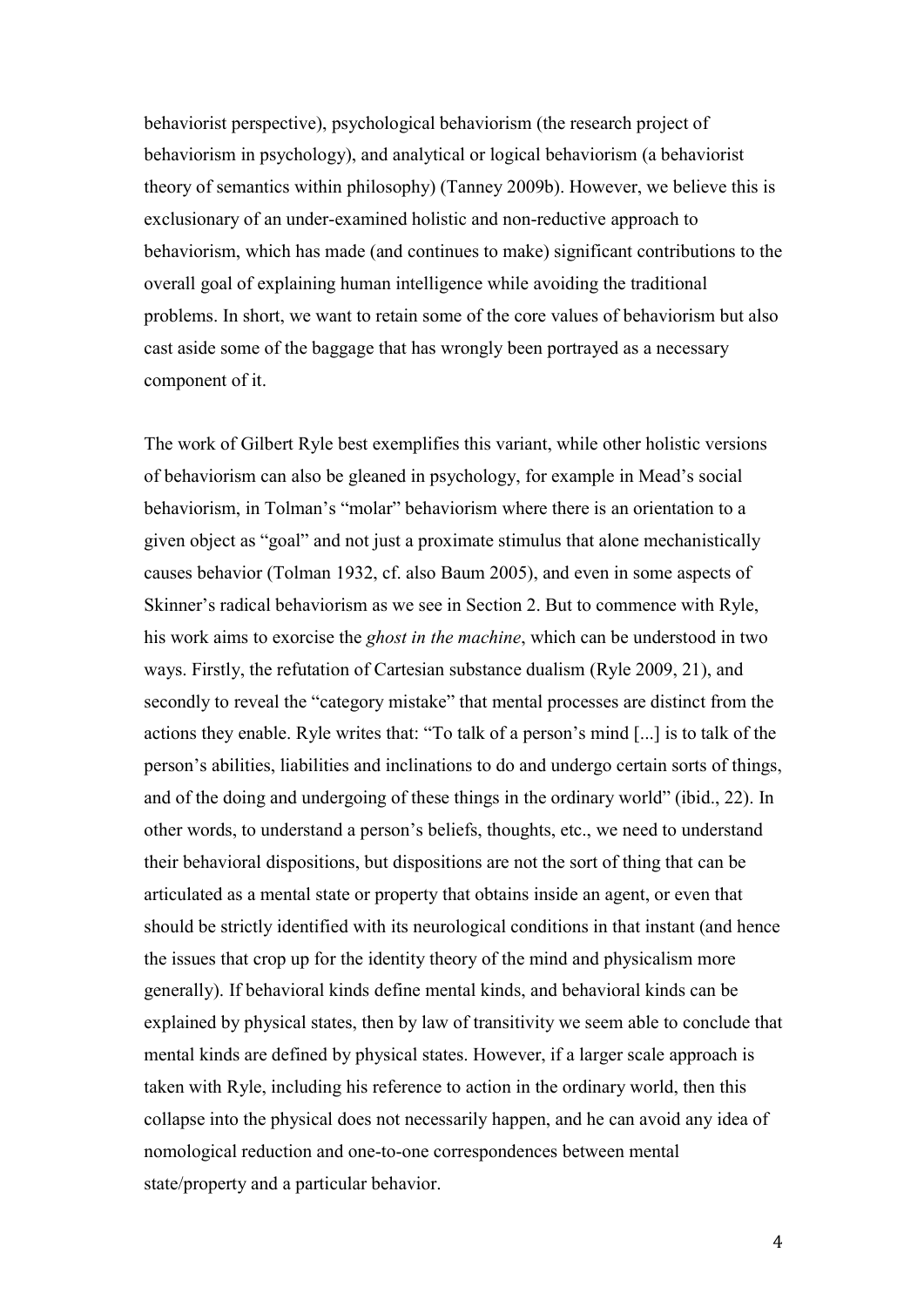Consider one of Ryle's examples, that of a habitual smoker:

My being an habitual smoker does not entail that I am at this or that moment smoking; it is my permanent proneness to smoke when I am not eating, sleeping, lecturing or attending funerals, and have not quite recently been smoking (Ryle 2009, 31).

Here we see the dependence of habits and dispositions on a social context. The mere behavior of being a smoker already has context, one does not smoke when lecturing or attending funerals or hospitals, or any other situations that the agent learns it is inappropriate to smoke at. On such an account, an agent should never be understood as being stagnant, trotting out a handful of behaviors on command. Instead, an agent develops, adapts, and expresses new behavior over time. The defining claim for behaviorists is that previous interactions will be indispensable (if not exhaustive) to explaining future ones, albeit in often dynamic and therefore unique ways. To understand the smoker we must include such things as the physical effects of nicotine and the consequences of withdrawal, but we should also know whether that person is in a movie theatre or a hospital. This non-reductionist approach puts aside physical particulars, focusing instead on behavior in an overall larger context. It attempts to give legitimacy to the idea that the object of study is patterns of behavior over time in relation to an environment, which is always socio-historical but in a way that is also continuous with the behavior of animals, in particular those species that are also social. This can be read as something like the "goal objects," which help describe a complex set of behaviors, following Tolman's analysis of the rat in the maze, rather than simply passively responding to a direct external stimuli in mechanistic and passive fashion (Tolman 1932; cf. Merleau-Ponty 2010). While there are objections that Tolman's view assumes or smuggles in an intentional vocabulary (goals, purposes, etc.), his basic point resonates with Ryle's: behavior cannot be understood without the socio-historical context, wherein there is a complex intertwining of direct and indirect (proximal and distal) stimuli. Holistic behaviorism hence contends that talk of mental states and events are best understood as behavioral habits, actions, and tendencies. Such a theory aims to understand intentionality in a holistic, socioenvironmental way that is compatible with scientific investigation, but it need not involve any commitment to reducibility.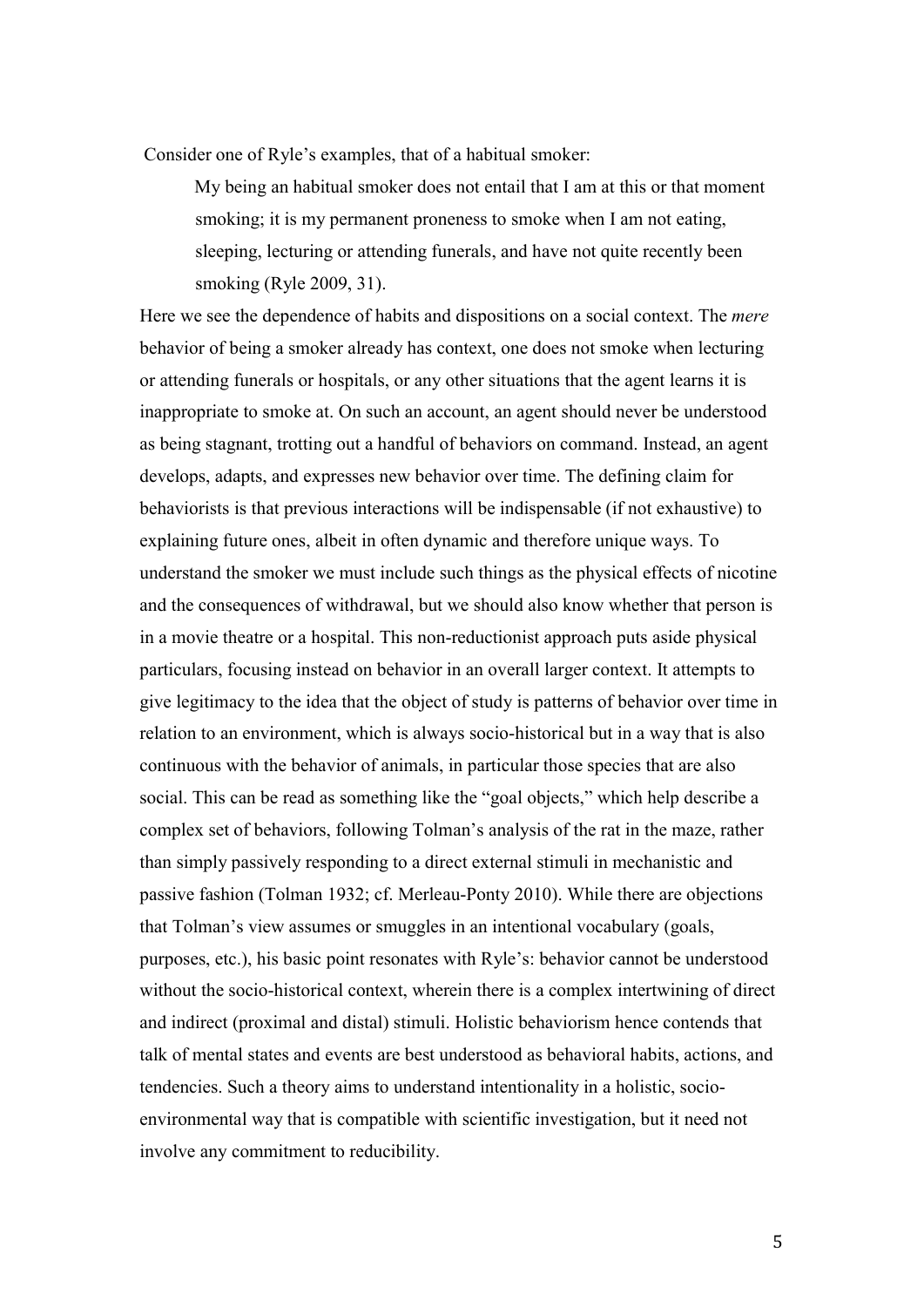As we will argue in more detail in Section 3, this account of intentionality resembles many enactivist theories. To anticipate, they share a commitment to explanatory holism, and in some cases also explicitly via understanding belief as a disposition (e.g. Gallagher 2005, 214), with the role of embodied habits being pivotal. Both are committed to some form of externalism in which the ego is in the world and consciousness is adverbial, fundamentally a doing (cf. Rowlands 2010), about being engaged in the world and projects: even, we might say, to an enaction. Ryle also has an adverbial take on cognition, in which behavior is intelligent, or not, based on the character of the action (so a clown is characterized as falling over cleverly as part of their skit, while an author of this paper falls over clumsily when walking their dog). This adverbial approach is meant to offer a middle way between the merely mental and the reductively physical (see Jackson 2011, 68-70). Because of such views, there is a shared deflationary response to the traditional conceptual and epistemological problem(s) concerning the existence of other minds (or particular attitudes or mental states of other people), since there is a loose allegiance to the idea that mental and intentional matters are best understood through behavior patterns. Like Watson, Ryle also emphasizes what is observable, but he has a more nuanced and sophisticated sense of this. The observable is not just muscular movement without context, but we see patterns of behavior that reveal more than meets the eye (construed in terms of retinal stimulation at a particular instant), and often more than any given agent might be consciously aware of (e.g. gestures, ways of inhabiting space, etc.), anticipating aspects of contemporary enactivist theses concerning direct (social) perception.

Nonetheless, a lingering question might be why these views are behaviorist in nature, rather than, say, a version of pragmatism where social context is also emphasized. This is a difficult question to parse, once we have given up an understanding of behavior as mere behavior with behaviorist philosophers like Mead, Tolman and Ryle, but it is useful to consider John Haugeland's (1990) influential division between neo-Cartesians, neo-Behaviorism and neo-Pragmatists (see also Hutto and Satne 2015). The neo-Cartesians are best characterized by Jerry Fodor and his computational theory of mind (Fodor 1975, 1994); intentionality is defined by computation, or representational mental states. However, this traditional theory of mind is precisely what enactivist and other 4e accounts of cognition are trying to move away from, mostly fueled by anti-internalist arguments. This opens the door to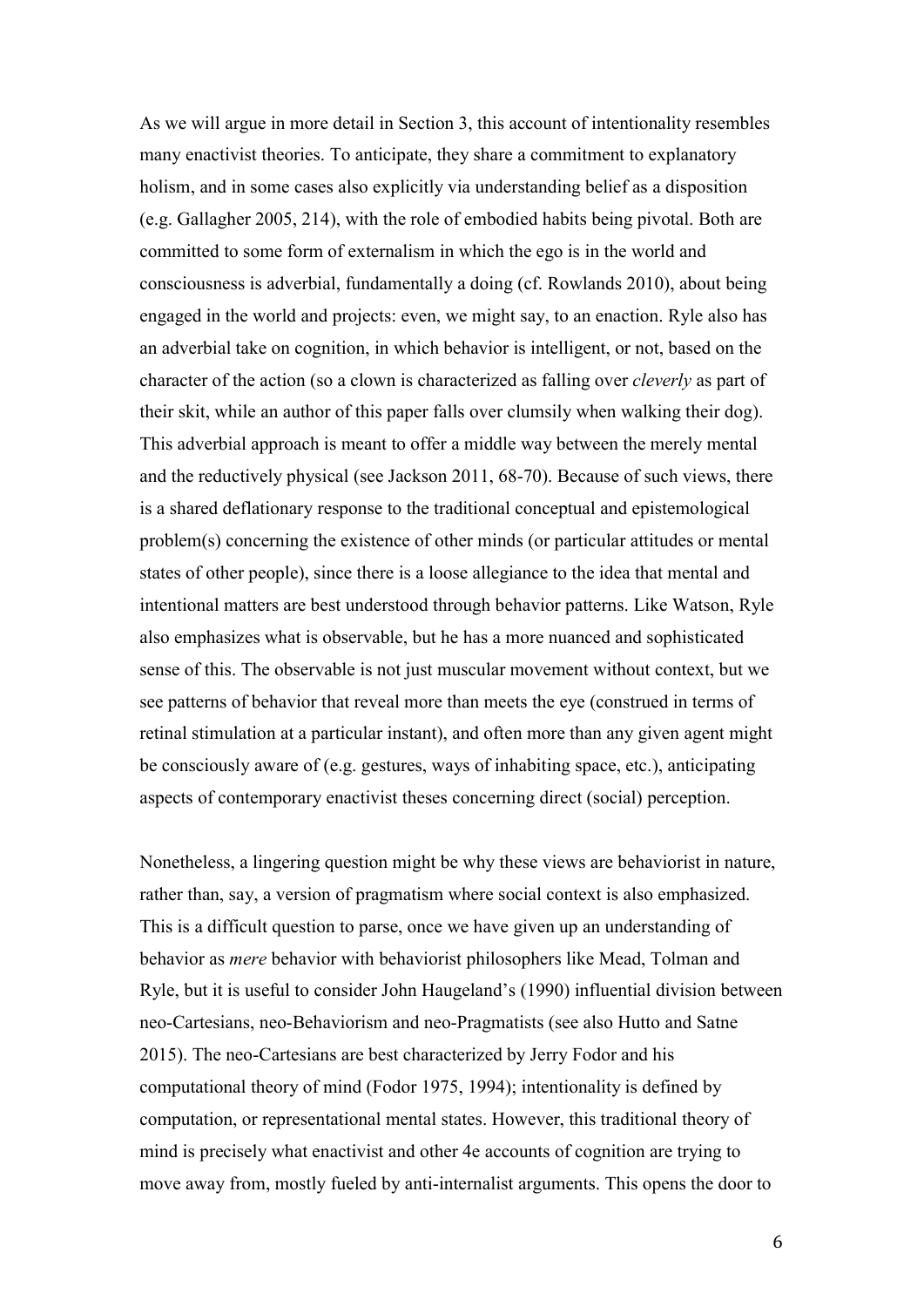neo-Behaviorism, which explains intentionality via ascription, with the main representative being Daniel Dennett (1978, 1987). However, that we define what is and isn't intentional by ascribing that trait to certain acts/individuals is generally seen as problematic. For example, we can state that the vending machine didn't want to give me to the bottle of soft drink I paid for, and that it is plotting against me, as it always gives my friend his drink but often fails to give me mine. It seems important to be able to state independently of choice or non-scientific observation when intentionality is being correctly ascribed (see Alksnis 2015).

For many enactivists and other 4e supporters, this leaves neo-pragmatism as the preferred option (Hutto and Myin 2013; Gallagher 2017; Rosenthal and Bourgeois 1991; Jackson 2014), and they therefore draw on philosophers like Robert Brandom (1994), who claims that intentionality emerges from cultural practice. The goal of many of these thinkers is to show how a holistic, cultural understanding of intentionality is possible, and enactivists often appear to endorse Haugeland's idea that the socio-cultural context is what differentiates the neo-pragmatist position from the neo-behaviorist. But the socio-cultural context is available to the behaviorist. As Ryle has well indicated, gestures and the like have a social meaning and significance (as they do with various species of animal too, whose behavior is also more complex than mere mechanistic responses), but the question is how are we best to understand how they work and from where they derive their power. Do they primarily derive from language and discursive intentionality? Or are habits and social norms on a continuum, some of which obtains with animals too? The latter would be the beginnings of a more behaviorist position.

Nonetheless, the separation between the two is not as clear as is sometimes thought. In psychology, radical behaviorism is often seen as closely related to pragmatism (see Baum 2005, 30-4; c.f. also Rachlin and Frankel 2009). In philosophy, as Haugeland himself notes:

we might imagine a neo-behaviorist and a neo-pragmatist agreeing that animals and people share a certain primitive sort of intentionality […] and yet also that a qualitatively 'higher' intentionality is possible only for conformists with a culture and language [...] Questions could be raised, of course, about what the two sorts of intentionality have to do with one another – why, in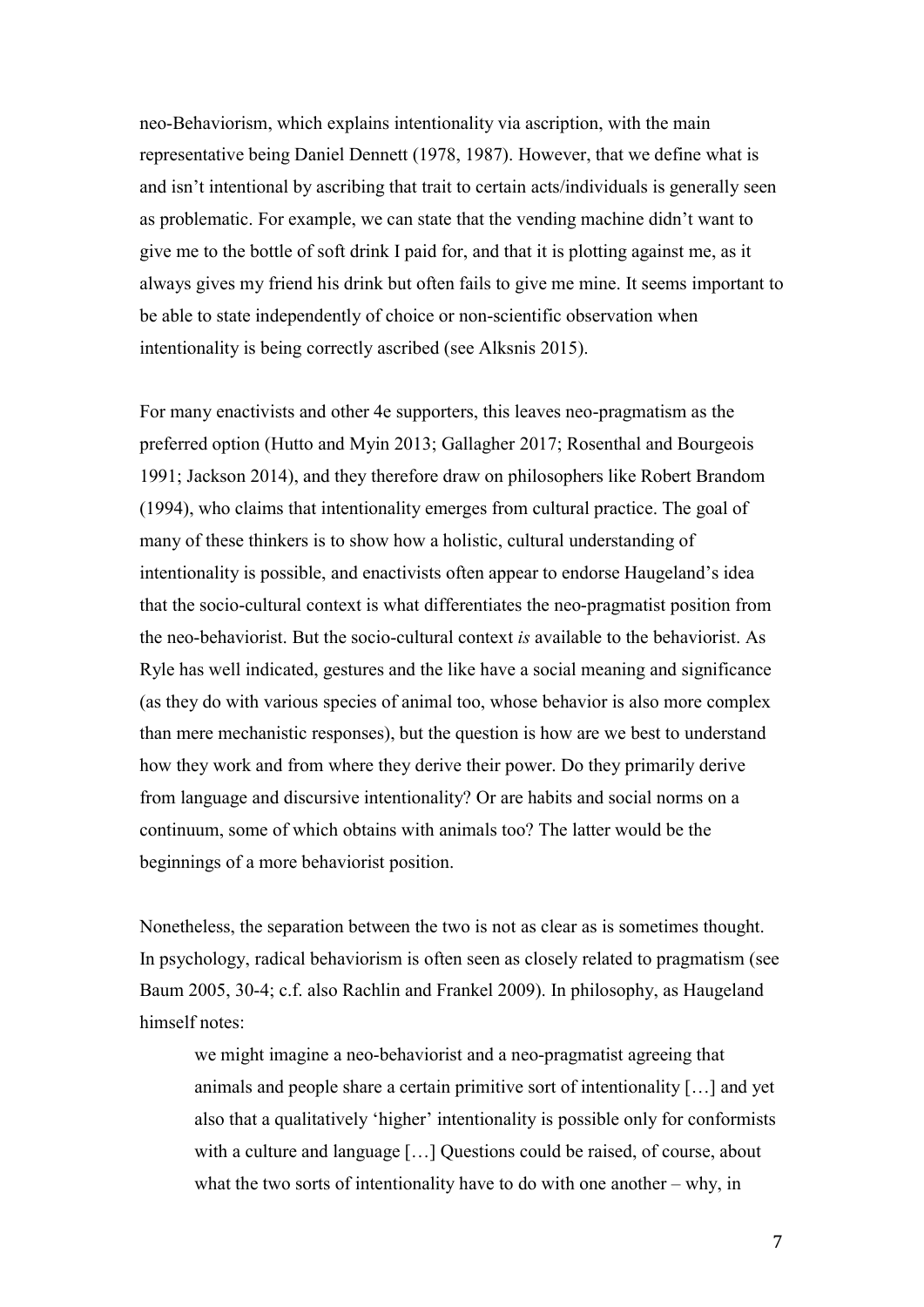particular, both are sorts of intentionality – but perhaps there would be enough similarities to justify the common term. (Haugeland 1998, 160-1)

A primitive account of intentionality could be a general directedness towards, without an understanding *about* something. For example, an animal can be directed towards food, without a concept of a meal, or that the food keeps the animal alive. The behaviorist and enactivist claim that we endorse is, with Carl Sachs, that "somatic intentionality precedes discursive intentionality both phylogenetically (in evolutionary history) and ontogenetically (in psychological development), and a complete account of both kinds of intentionality would have to not only acknowledge this fact but explain the causal relation between the two" (Sachs 2014, 152). Our view is that behaviorism is more helpful in this latter regard, and that neopragmatism by contrast confronts difficulties regarding animals, and indeed human animality, that behaviorism does not. Briefly put, neo-pragmatism often looks less naturalist, since humans alone are part of the game of giving and asking for reasons  $a$ la Brandom. It appears that those outside of the human linguistic practices are defined as being "poor-in-world", to invoke some famous remarks from Heidegger in his Fundamental Concepts of Metaphysics. From this perspective, explaining how an individual, or humans as a species, ascend to be rich-in-world is unclear, at best (cf. Carman 2003; Danón 2018). By contrast, however, behaviorism is better placed to offer an adequate understanding of intelligent action that accommodates gradualist theses in philosophy of biology, as Watson, Tolman, and others, have emphasized<sup>5</sup>.

#### 2. Holistic behaviorism: Skinner and beyond

-

To align the work of enactivism with behaviorism we will first examine some notable, but perhaps forgotten, responses to Skinner's work. Our goal here is to reveal the depth of one of behaviorism's more maligned theories, while also showing just how compatible such approaches are with enactivism and some aspects of contemporary naturalized phenomenology. Through this investigation we also hope to dispel the idea that holism should be taken as a cure for, or a proof against, behaviorism.

<sup>&</sup>lt;sup>5</sup> Fully explicating this is beyond us here, but see Reynolds 2019 for an account of how phenomena like mind, mentality, and morality might be understood in relation to animal behavior.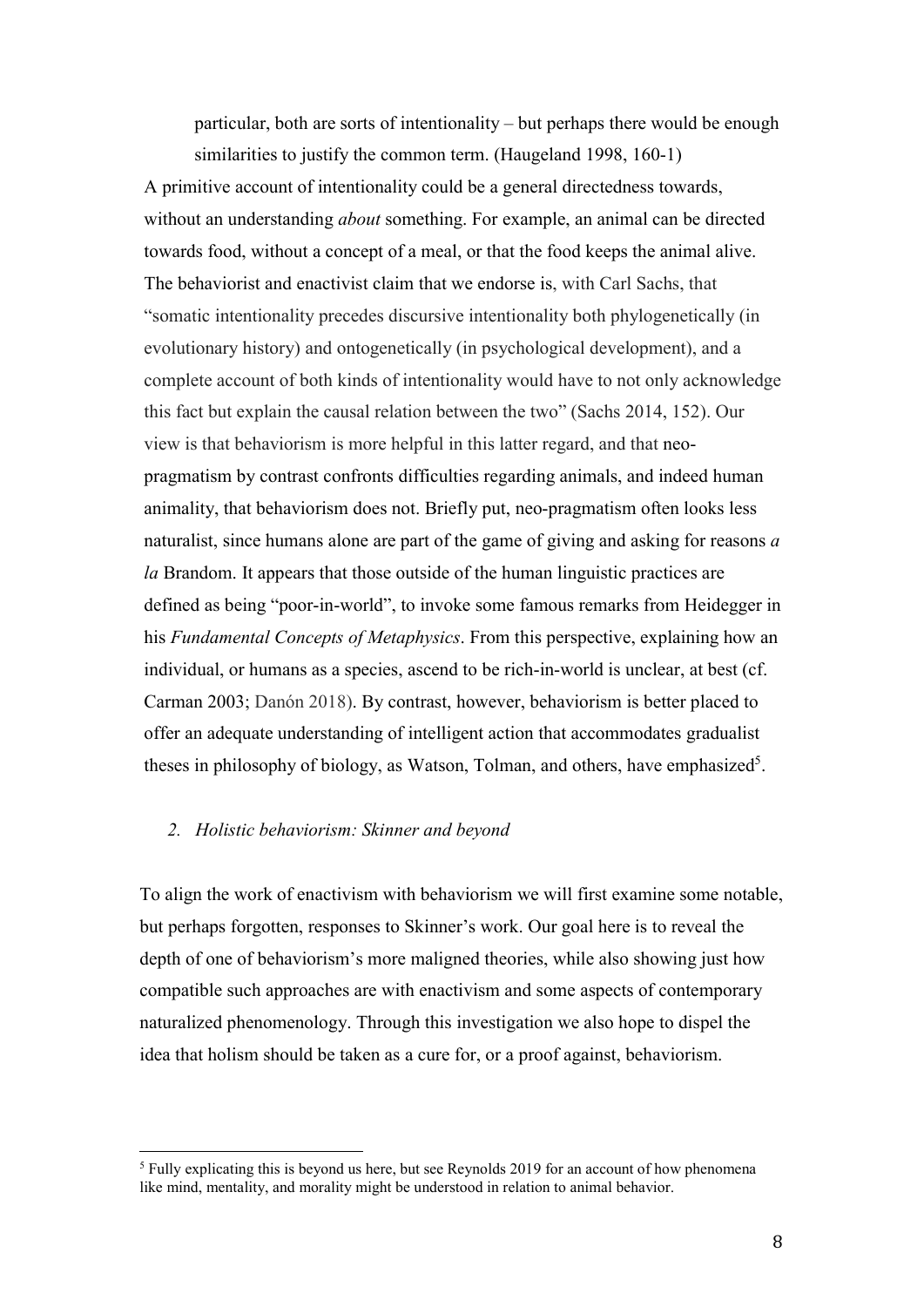While not a common approach, there have been a handful of attempts to link behaviorism and phenomenology since both theories came into prominence, particularly as translations of French and German texts become readily available in English in the middle of the  $20<sup>th</sup>$  Century. The most common approach to bring these two differing theories together is to select a leading phenomenologist and contrast it with the radical ideas of Skinner (Corriveau 1972; Faulconer and Williams 1985; Kvale and Grenness 1967; Packer 1985)<sup>6</sup>, or, less commonly, to pick a milder version of behaviorism like Mead and use that for the juxtaposition (Rosenthal and Bourgeois 1991). Such an analysis is effective at bringing out what commonalities there are beyond the most obvious listed above, and so provides a resource for our own endeavors.

While not especially well-versed in phenomenology, Willard F. Day is known for his advocacy of behaviorism, not least through his work in founding and running the journal Behaviorism (later entitled Behavior and Philosophy, see Knapp 1989). His work draws primarily on Wittgenstein, rather than a phenomenologist (Day 1969). Wittgenstein's relationship to both phenomenology and behaviorism have been much debated and we cannot resolve some of the difficult interpretive issues here. It is useful, however, to consider Day's discussion of anti-reductionism, an idea that is generally not attributed to Skinner (Day 1969, 492). In philosophy of mind Skinner's radical ideas are normally associated with a severe empiricism (Kim 2006; Dennett 1978), perhaps even the ontological poverty of Quine (1969) rather than antireductionism. Yet, as Day brings to our attention, Skinner must operate on the level of behaviors, which are invariably complex and multifaceted interactions. Furthermore, Skinner is anti-abstraction, for he wants all human events to be observable. This means he cannot appeal to something like a functionalist explanation that is overlaid on a physical structure such as the brain. Operating on the level of a behavioral description, then, ensures that the theory is (or at least should be) anti-reductionist in nature.

 $6$  A book seemingly dedicated to the topic, entitled Behaviorism and Phenomenology (ed. Wann, 1964), refers to phenomenology as being related to the psychological investigation of the phenomenal, rather than the more accepted interpretation of phenomenology we are using in this paper.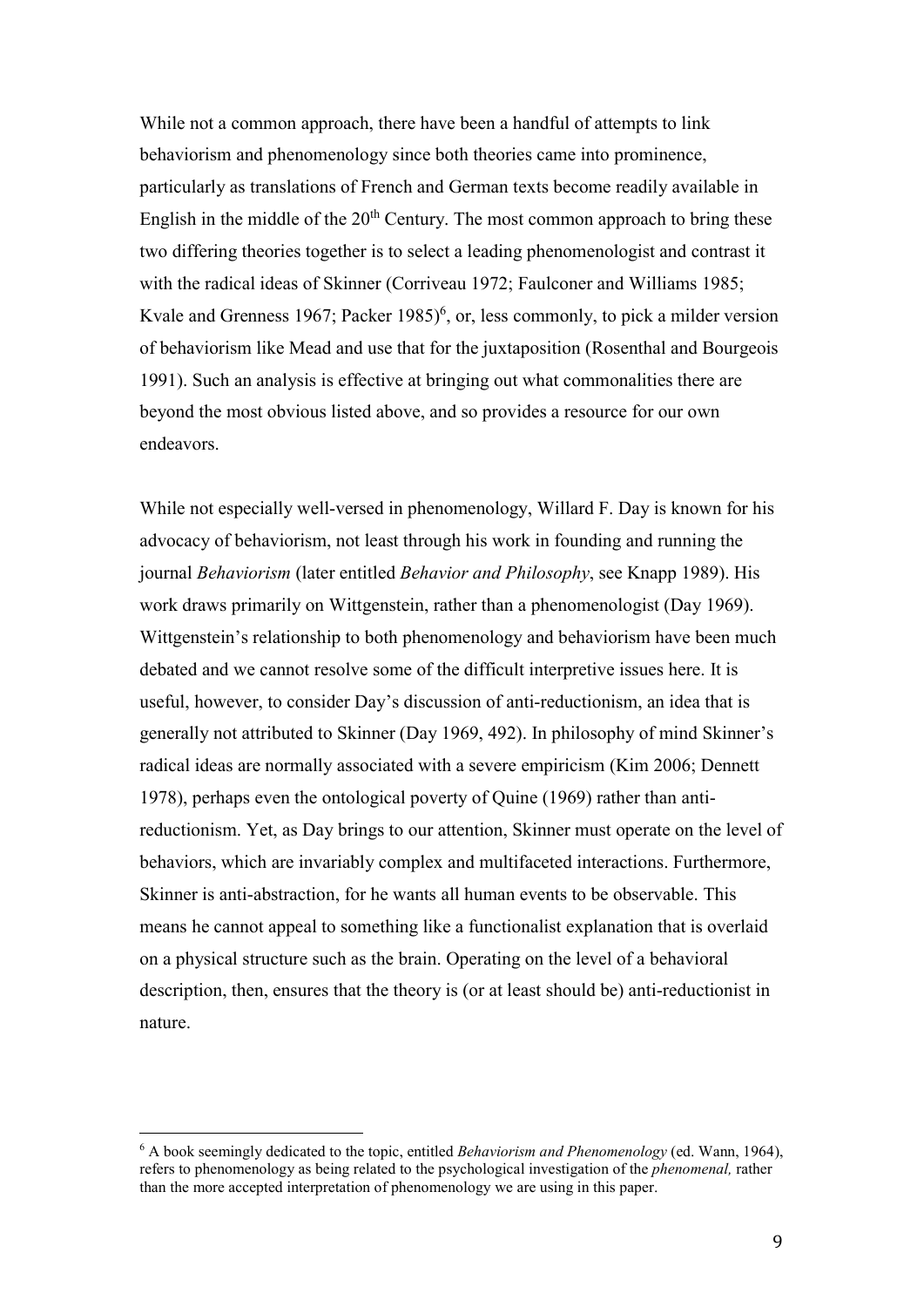Day also brings to our attention other similarities between Wittgenstein and Skinner, notably their anti-dualism and anti-mentalism, where the latter is defined as being Cartesian style mental states, something Skinner vehemently rejects. Labeling these two thinkers as anti-Cartesian is hardly controversial, but for Judith Scharff (1999), Skinner was not enough of an anti-Cartesian. Scharff claims that it is Skinner's commitment (or stance as one reviewer suggests) to determinism that leads him to this Cartesian theory of mind, as he wrestled with the difficulties in his own work. Such concerns around inconsistent, or non-lawlike behavior, was something that Skinner often struggled with. Consider a much discussed example from the philosophical literature, that of Putnam's super-Spartans (1963). In the case of pain, we expect someone who is feeling pain, that is, having a pain stimulus, would naturally respond with a certain behavior, like wincing in pain. However, in the super-Spartan case, due to the society's warrior attitude, all soldiers have been trained not to react to pain stimuli at all, breaking any claim that pain is defined by a certain physical response to the stimuli, as behaviorism seems to require.

One behaviorist defense against this has been to distinguish between something like the connotation and denotation of behaviors (Hocutt 1985, 1986), or that "mental and behavioral terms express different concepts (have different meanings), they, nonetheless, refer to the same properties" (Rowlands 1991, 97). For our super-Spartans, they may have different reactions to the stimulus, even though they share the painful properties with those of us that do wince. However, Putnam (1963) was aware of such a reply, coming up with super-super-Spartans, those that would even deny they experienced pain, or simply had no language to express it. If we extend this lack of similarities to everything but the experience of pain itself, this seems to remove any possibility that mental states are reducible to behavior.

That behaviorism cannot account for such an example has been the dominant conclusion since Putnam put the critique forward, but if we follow on from Scharff and Day's observations, we should reassess this critique. Rather than looking only to the experience of the agent, if we want to understand the behavior of the Spartan we also need to look at her enculturation. The reason we act differently compared to the Spartans is due to our different upbringing as individuals and the different ways our societies have developed. As Rowland Stout notes: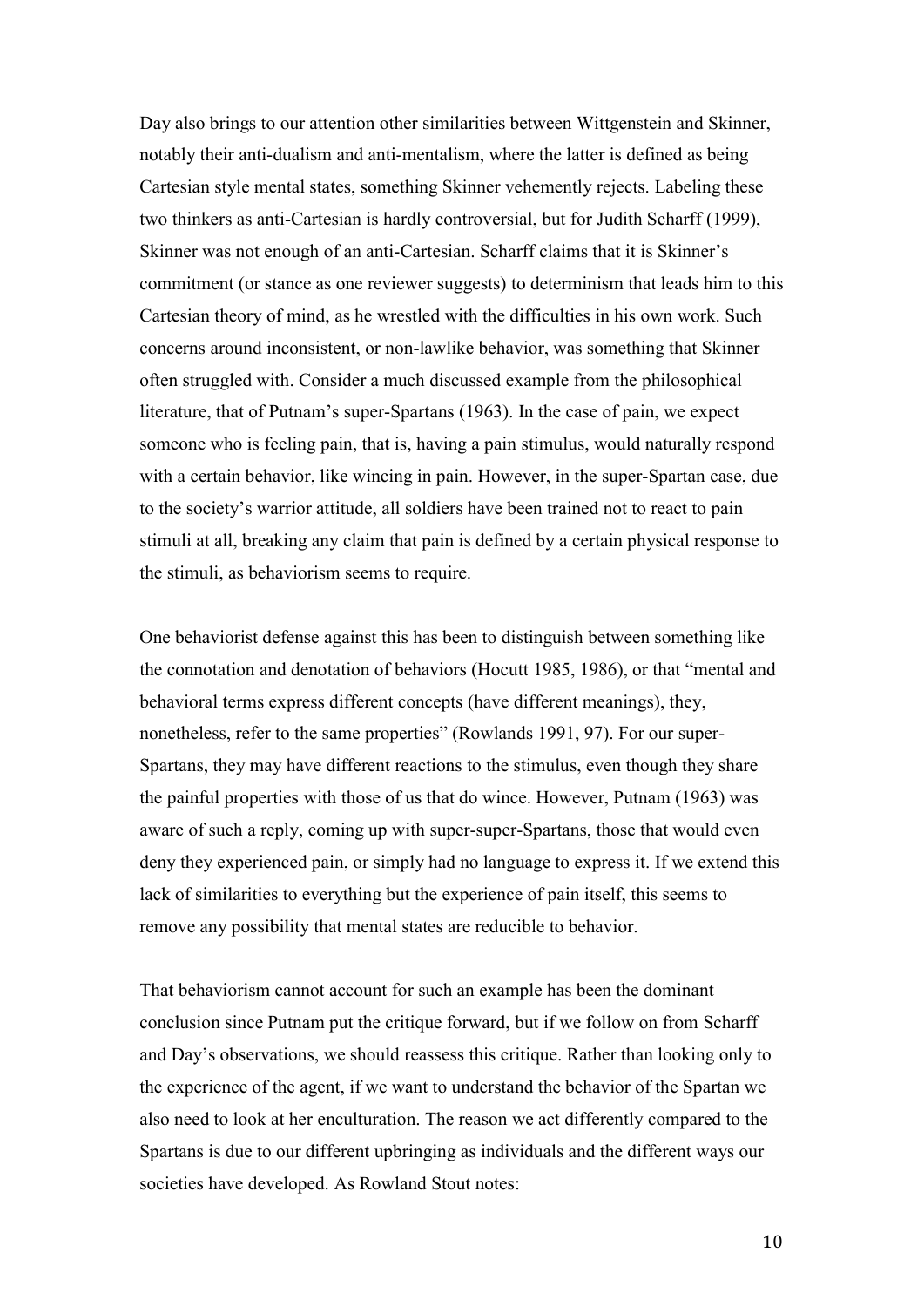The point about the super-spartans is that they have a reason to repress their pain behavior. If that reason were reversed, then presumably they would express their feelings of pain. That is all that is required for the behaviorist. (Stout 2006, 9)

We will touch on what a "reason" is in a case like this below, but the basic point is that we can account for the super-Spartan's pain response when we go beyond the scope of an individual, specifically, the response behavior the Spartan is taught, combined with the plasticity of the brain (Ward 2001). To know whether a Spartan is in pain is not just to look for a wince in her face when she is struck, it is instead to recognize that the behavior is part of (or differs from) a larger pattern, and perhaps notice the lack of full extension of her arm in her strikes or the comparative lack of vigor when running to meet the enemy. Consider a trainee solider not being able to control her reactions, even after years of operant conditioning (i.e. further pain inflicted if she winces in pain). Her subsequent expulsion from the ranks again helps us explain why the Spartans act as they do compared to those whose pain behaviors are more easily observable<sup>7</sup>. Furthermore, it may well be that the operant conditioning works in a way that pervades both mind and body, and hence that in a certain sense the Spartan does not experience pain (e.g. an identical mental state) in the same way as those of us not so enculturated might, if we were confronted with what may appear to be the same stimuli on a strictly nerve-muscular construal.

Returning to the work of Scharff, she notes that Skinner found it hard to break out of an individualistic account of behavior. To support her claim Scharff points to Skinner's difficulties with the nomological aspect of his theory (Scharff 1999, 4-6), and his attempts to modify his account of reflexes, something he struggled with and adapted throughout the length of his career (Skinner 1932, 1935, 1937, 1953, 1974). While Scharff singles out Skinner's determinism as being the driving factor in these struggles, we question this and instead think it was his attempt to find regularity in

<sup>&</sup>lt;sup>7</sup> We acknowledge that this account lacks an explanation for the phenomenal character of pain, but this is not different from other naturalist accounts such as functionalist ones (see F. Jackson and Petit 1988, for a critique see Block 1978). Along similar lines it could be argued that the super-super-Spartans case once again dismisses the behaviorist moves we are making. However, this would lead to a genuine worry that the notion of pain has been bracketed away to the realm of the purely mental. If there is no trace of pain beyond the pure sensation, that is, no trace would be detectable in an agent's physiology or within a larger historical context, the concept of pain seems to operate in a mind/body dichotomy in which the mind leaves no trace on the body.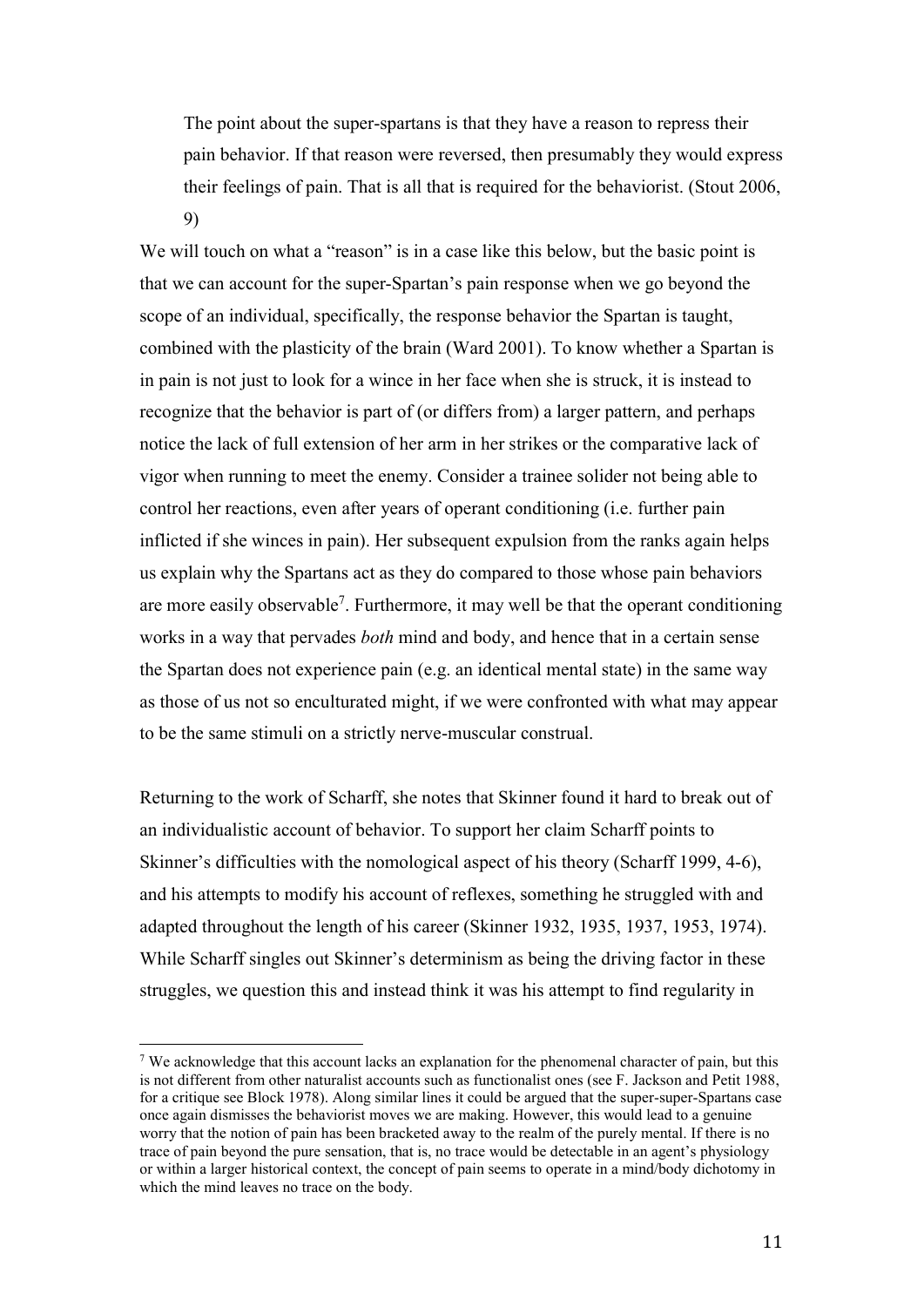what, from a more holistic perspective were often different situations (as in the case of the super-Spartans). Where we do align with Scharff is to endorse the claim that the work of Skinner can be expanded upon by adapting the notion of behavior to a non-reductive holistic one. Scharff attempted to combine Heidegger with Skinner (see Morf 1989 for a Sartrean version of this move), looking to ease Skinner's extreme determinism with less rigid language (Scharff 1999, 8).

For us, however, it is in Ryle's work that we better see what Skinner's is lacking. Ryle's account of intelligence is inherently more holistic and actually takes some inspiration from the phenomenologists (especially Heidegger and Husserl, see Thomasson 2002; Chase and Reynolds 2017) while also working within a materialist, if not naturalist framework. However, not all see Ryle as an advocate for behaviorism. Julia Tanney (2005, 2009a) argues against the label of behaviorism being applied to Ryle, pointing out that his view does not align with philosophical behaviorism as associated with the logical positivists. In fact, Ryle can be said to argue against empiricism of this kind (Tanney 2009b). We would agree with this, but emphasize that our account distances Ryle from the caricature of behaviorism. What Tanney primarily sees as distinguishing Ryle from behaviorism is his anti-reductionism, a trait we have just argued fits well with a more holistic approach to behaviorism, rather than being a counter to it.

Similarly, Gabrielle Jackson takes the proximity of Ryle to phenomenological figures such as Merleau-Ponty as a clear sign that he is not a behaviorist, yet we will soon see that being a phenomenologist does not exclude one from also having behaviorist commitments regarding perception, action, and cognition. Furthermore, the import placed on the body in her applications of Merleau-Ponty and Ryle to empirical work is in no way oppositional to the approach we suggest (Jackson 2014, 2018). Rather, it fits well with the idea that psychology plus historical context are both needed to explain human behavior. In the next section we will continue our argument for why what is often labeled an enactive approach is often very difficult to distinguish from a holistic behaviorism.

Stout, however, agrees with our assessment of Ryle's behaviorism, and uses it to further his own account (Stout 2006). Labeled non-reductive behaviorism, Stout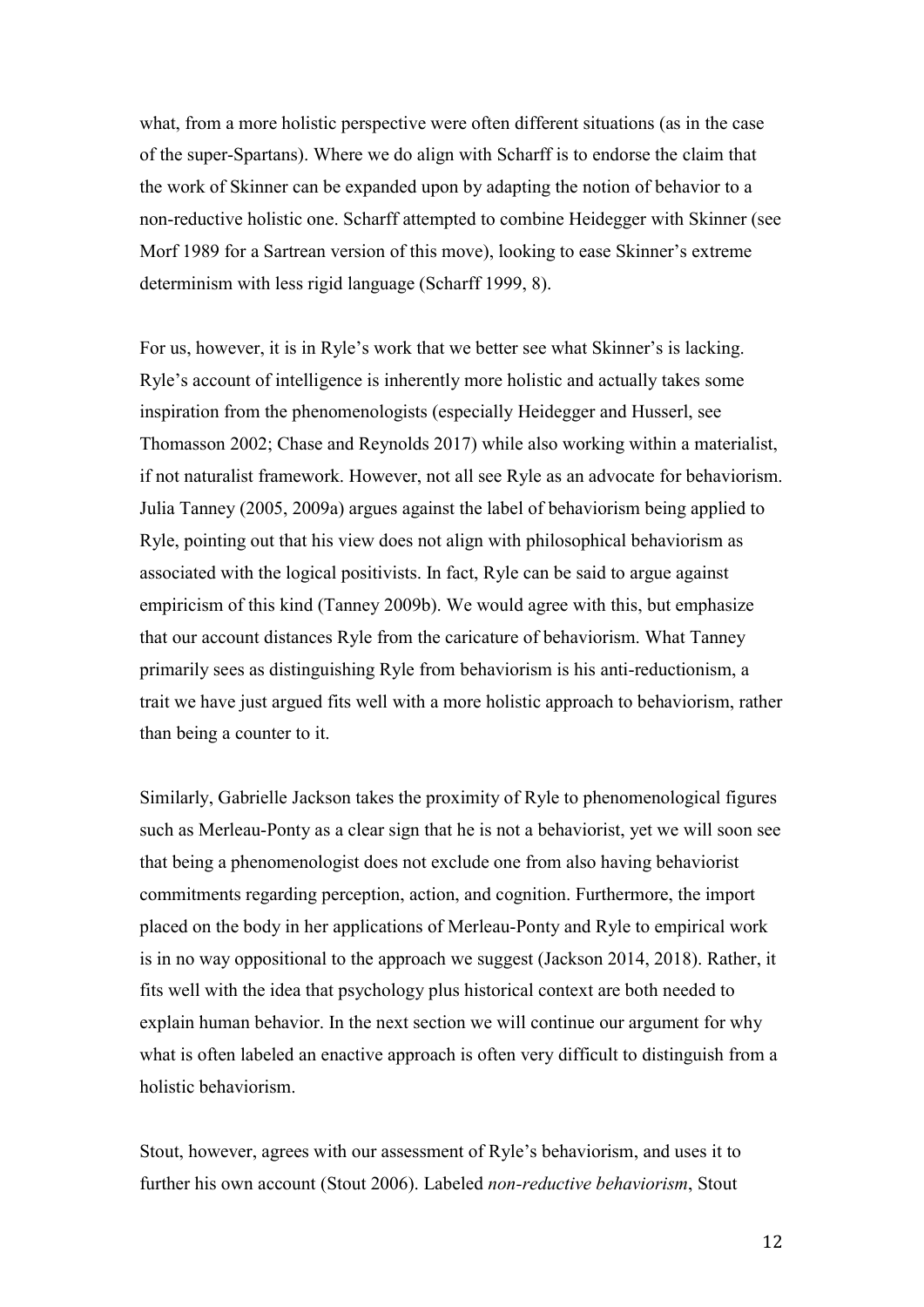emphasizes what we have identified as an essential feature to advance behaviorism beyond its normal, over simplified characterization. His work introduces the idea of practical rationality to help define intelligent behavior from other kinds. He uses this notion to define mental states as those dispositions that compel an agent to act rationally (ibid., chapter 6). To return to Stout's quote above, this would make the reason for the Spartan's action tied to a notion of rationality, for example, to stay in their current job they need not flinch when in pain.

This demand of rationality may be better taken up by Merleau-Ponty's conception of the "intentional arc" (see section 4), or the idea of large projects as suggest by Ryle. This is in part due to Stout's conception of practical rationality being grounded in something like projects, for as he acknowledges what is rational in one situation may not be in another (ibid., 100). Instead, it is the context of a given situation that helps illuminate what is, or isn't, the more compelling action to take. There is also a worry that Stout justifies the actions of the Spartan by saying she wants to stay a Spartan and therefore does not flinch at pain. This would be bringing in mental language to describe behavior, something the classical behaviorist does not have the luxury to do (Hempel 1966). Counter to this, we prioritize the context around the agent as being key to understanding her intelligent behavior. We acknowledge that Stout's work may in fact be compatible with our own, as it is simply not clear what are the bounds he places on the practical and this needs to be further clarified before the idea of "rationality" can be applied.

#### 3. Enactivist behaviorism: direct social perception

To introduce some of the connections between behaviorism (holistic) and enactivism, it is helpful to offer a short historical reminder. Following the eclipse of behaviorism in both psychology and philosophy in the 1970s and 1980s, there was a turn towards functionalist-computationalist models of the mind and cognition. This was accompanied by a *turn away* from any holistic concern with bodies and any conception of intelligence as grounded in overt action and performance. This involved a rejection not just of positions that understood intelligence through embodied action, but also the theories that adopted and relied (to greater or lesser extents) on this kind of approach, which included behaviorism, pragmatism, and also, as we will see,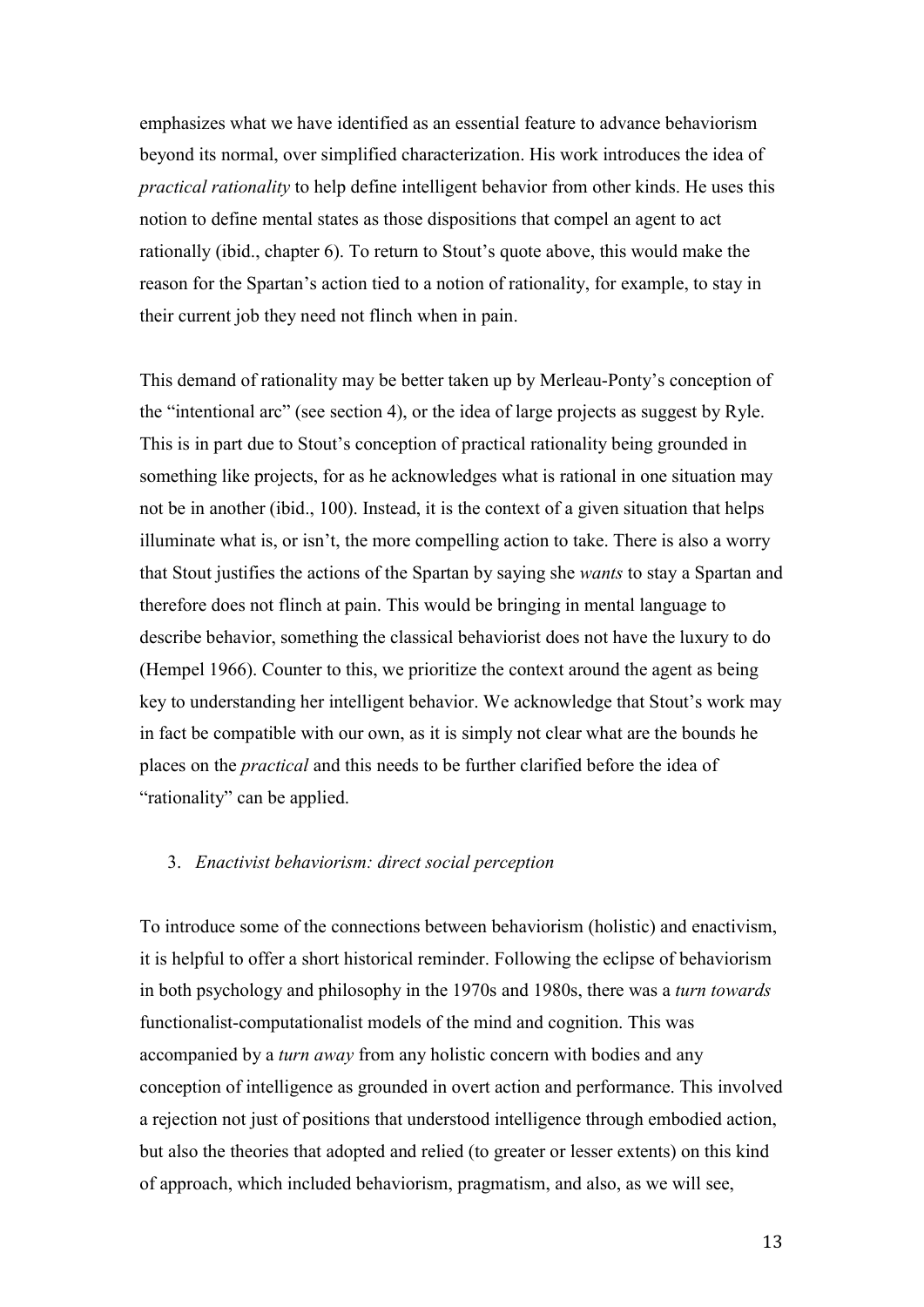phenomenology. For these views the meaning of actions are not in the head of an agent, but rather in the world in which the agent moves through. The behaviorist version of this position is best captured by the Rylean dictum that "overt intelligent performances are not clues to the working of minds, that rather they are those workings" (Finn 1971, 432). Although this does not entail a commitment to the reducibility of mind to any narrow conception of the physical, there remains a strong claim of identity in Finn's formulation that is important for our purposes here. Intelligent performances are the workings of the mind, and as such cognition and intelligence must be understood in the doing, in their embodied enaction.

This is also the view propounded by Tolman's "molar" behaviorism, wherein he is prepared to refer to the purposiveness of the rat in the maze, rather than eschew the idea all together as with the more reductive "molecular" version of behaviorism. Tolman contrasts his behaviorist approach with his 'mentalist' opponent in ways that resonate with Finn's remark. He says that the mentalist "merely infers purpose from these aspects of behavior; whereas we, being behaviorists, identify purpose with such aspects" (Tolman 1951, 33, cf. also Rachlin and Frankel 2009 for a different version of the view).

To make clearer what is at stake in these kinds of identification processes, consider what Ryle's behaviorist position was replaced with in philosophy, following the work of Hilary Putnam and others. Jack Smart summarized the general consensus when he held that: "I would prefer to say, for example, that fear is the state of a person which is the causal condition of the characteristic behavior pattern, rather than as with Ryle that it is the behavior pattern" (Smart 1963, 89). Related transformations were also happening in psychology, where it is said that cognitive science killed behaviorism (Chase and Watson 2004). In short, a cognitivist turn took place in both philosophy and psychology, often accompanied by a form of belief-desire psychology in which mental states are envisaged to cause behavior, "top-down" accounts which bestow a central role to the computer/cognizing agent, with embodiment (and sometimes biology) rendered inessential (Wheeler 2005). Action and performance became a product of intelligence, whether in terms of mental states or causally/neurologically construed (representations, simulations, etc.).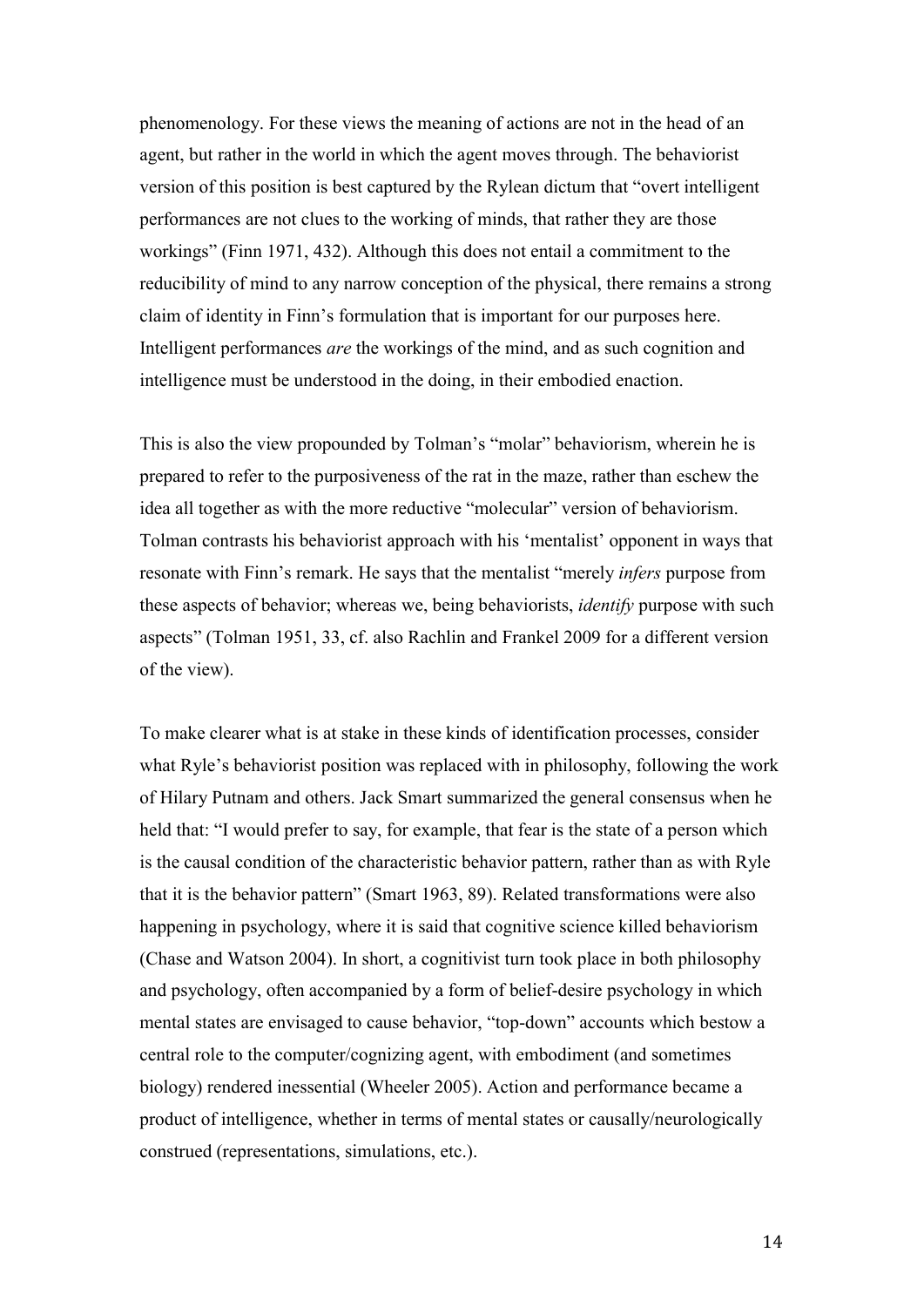Challenges to this orthodoxy come from a variety of areas, but perhaps most notably from 4e cognition. Many of these positions emphasize their return to philosophy of the body. As such, they tend to understand perception, action, and cognition in an embodied and enactive manner that is more bottom-up in orientation, explicating a basic operative intentionality that is the condition for more complex forms of intentionality and cognition. Like Ryle, they focus on behavior patterns in a holistic manner, rather than a mental representation as cause of the behavior pattern characteristic of fear, as in the cognitivist strategy found in Fodor and others. And the point is not to deny that there is something it feels like to be fearful, but to acknowledge that behavior is never simply "thrashing about" (including in animal ethology), and to explain it through contextual patterns, as we sought to do in our behaviorist response to Putnam's super-Spartans scenario. As a reviewer has pointed out, there is agreement in the various versions of enactivism regarding a "mindbehavior identity theory", where behavior is understood as intelligent action in the world, which is a property of a whole organism-environment system (Myin 2016; Hutto & Myin 2013; Fuchs 2018). Myin and Zahnoun (2018) calls this "wide" identity, rather than the "narrow" identity of the sort that was characteristic of the Identity theory of mind (e.g. U.T. Place, and others). Going wide may come with its own issues, of course, but there is a clear proximity between such theories and sophisticated versions of behaviorism<sup>8</sup>.

Still, it is appropriate to consider a more specific case study to test the general argument: the perception of other people (and their intentions). On what we might call the standard view of our access to other minds, which is indebted to Descartes but also has an ongoing life in cognitive science and philosophy (cf. Wheeler 2005), we

and

<sup>&</sup>lt;sup>8</sup> Two quotes from Shaun Gallagher's recent book, *Enactivist Interventions*, are also suggestive of behaviorist commitments:

mental skills such as reflection, problem solving, decision making, and so on, (are) enactive non-representational forms of embodied coping that are emergent from a pre-predicative perceptual ordering of differentiations and similarities (Gallagher 2017, 202).

with respect to PC models, enactivist views that emphasise a more holistic system of brainbody-environment would clearly favor a move away from internalist and intellectualist vocabularies (and conceptions of) 'hypotheses', 'inference' and 'representation' in favor of more embodied terms like 'adjustment', 'attunement' and 'affordance' (Gallagher 2017, 21). These terms are not only more embodied, but they also have a behaviorist dimension that is apparent even by attending to the words alone: the organism *adjusts*, *attunes*, and finds this or that *affordance* 

available. And the appeal to holism that characterizes Gallagher's work is also part of a certain behaviorist tradition, rather than antithetical to it, as we have seen.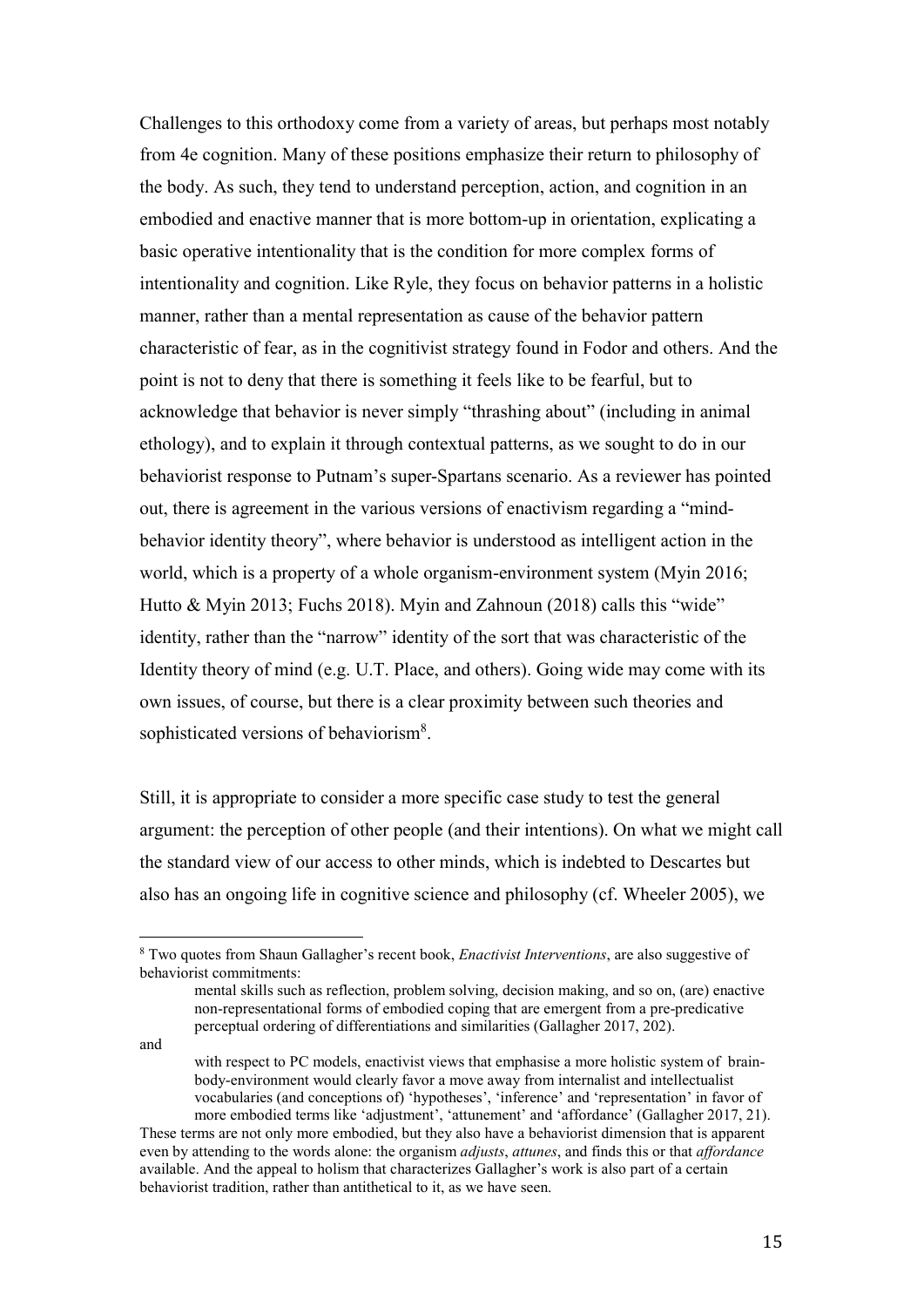have direct and immediate knowledge of ourselves, at least in regard to some of our mental states. By contrast, we have only indirect or inferential knowledge of other people, because their mental states are hidden or imperceptible, and something more than perception is needed (theories, simulations, models, etc.). As is well-known, behaviorism of all types seeks to complicate, if not outright deny, this standard asymmetry thesis regarding knowledge of self and others. Proponents of embodied cognition and enactivism also challenge this picture, instead endorsing views in which we (sometimes) directly perceive other people's intentions and emotional states, not just signs or expressions of them. This view, often called direct social perception (DSP), has come in for criticism for its apparent behaviorism (Jacob 2011), with critics essentially reprising the often told quip regarding two behaviorist zombies love-making and then one of them saying "I know it was good for you, but was it good for me?" (c.f. Ramanchandran and Hirstein 2000,  $124$ <sup>9</sup>. This old joke about behaviorism, intended as a *reductio ad absurdum*, has to be confronted, even if it depends on a certain conception of the physical and behavior that neither enactivism nor the proponents of behaviorism we have drawn on here endorse.

To do so, we examine a paper by Gallagher and Varga, which argues for direct social perception (DSP) of emotions and some forms of intentional action. Their article also briefly replies to Jacob's objections<sup>10</sup>. Jacob (2011) poses a dilemma to enactivist philosophers like Gallagher, Varga, and others, arguing that either their thesis of direct social perception of others (emotions, intentions, etc.) is committed to behaviorism (and thus is wrong, although no argument is really given for that), or their account of embodied and "smart" perception does not bring anything new to the table that might not be accommodated by other accounts of social cognition of a more inferential or theoretical focus, in which we "mind-read" rather than "body-read" (e.g.

<sup>&</sup>lt;sup>9</sup> There is something paradoxical about the idea of a behaviorist zombie, whatever bracketing of the mental, the intentional, etc., might be attempted by some versions of behaviorism. The very idea of zombies derives from functionalist criticisms of behaviorism (e.g. in Chalmers), rather than from behaviorism itself. They depend on the idea of "mere" or meaningless physical behavior, but neither behaviorism, nor phenomenology, nor enactivist biology, give these thought experiments and their insights into possibility much credence.

<sup>&</sup>lt;sup>10</sup> We might also have chosen to look at the enactivist view of perception and cognition, which has been criticized by Block for its behaviorism (2005). Block criticizes Noë's (2004) enactive account of action in perception, complaining that the view is behaviorist due to having no account of internal processes mediating between sensory inputs and outputs, but we agree with the enactivist-cumbehaviorist insight that it is not clear that explanatory priority should be accorded to the internal processes.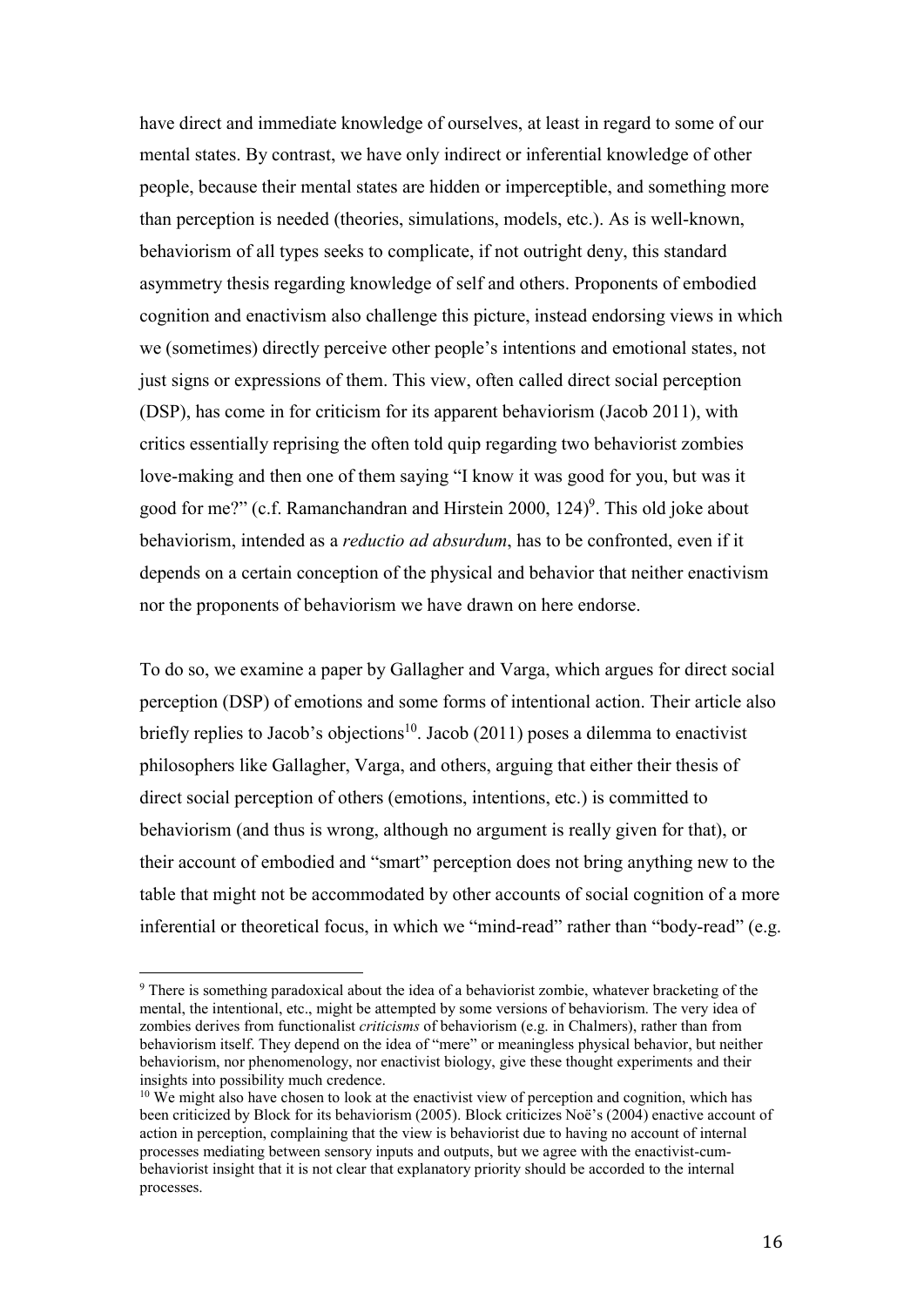Theory Theory, Simulation Theory, and hybrid views). In a subsequent paper, Gallagher and Varga respond, rhetorically ask of their own view:

Is this a form of behaviorism? No. The idea of "thick" behavior involves rejecting the view that takes "behavior to be just bodily movement and so strips it of intentionality, relocating all that is alive and intelligent in the hidden mind" (Gallagher and Varga 2014, 190).

This remark, however, is doubly ironic. It is Ryle who famously introduced the talk of "thick" behavior, and yet here Gallagher and Varga draw on this idea. In addition, they appear to associate behaviorism with theory of mind (via Leudar and Costall 2004) in which the minds of others and particular mental states are treated as necessarily hidden and thus are ascribed through some complex process. This connection between behaviorism and theory of mind is also made in Gallagher's recent book (2017, 71), but this involves a curious amalgam of anti-cognitivist behaviorism with the psychological cognitivism of Theory Theory (in philosophy) and Theory of Mind (in psychology). Behaviorism as we understand it is not attached to the "hidden minds" thesis at all, wherein other's mental states are strictly imperceptible. Approaches that endorse such views (like Theory Theory or Theory of Mind) are actually associated with the cognitivist break with behaviorism in philosophy and psychology that we sketched earlier, wherein it was not intelligent performance in a situation that was the focus but the neural or psychological processes causing the relevant performance (with the holistic being-in-the-world connection broken). It appears to us that Gallagher and Varga have a reading of behaviorism that derives from Dennett's work, but Dennett's overall position is a hybrid view that incorporates functionalism (e.g. Dennett 1987). Indeed, Dennett's view is at least partly based on his own critique of Skinner for "explaining away" intelligence rather than explaining it (Dennett 1978). His critique ignores that Skinner's focus is on learnt behavior, not on the Sphex wasp's instincts and reflexes. Dennett's hybrid behaviorism, if it warrants the name, is quite different from that of his teacher, Ryle, as well as others in the behaviorist canon whom we have reintroduced here (e.g. Mead, Tolman, Skinner, Baum, etc.).

That said, Gallagher and Varga are right to point out that Jacob and others often invoke a reductive or "thin" understanding of behavior, involving mere movement, mere physicality. But they also go along with the terms of Jacob's critique, which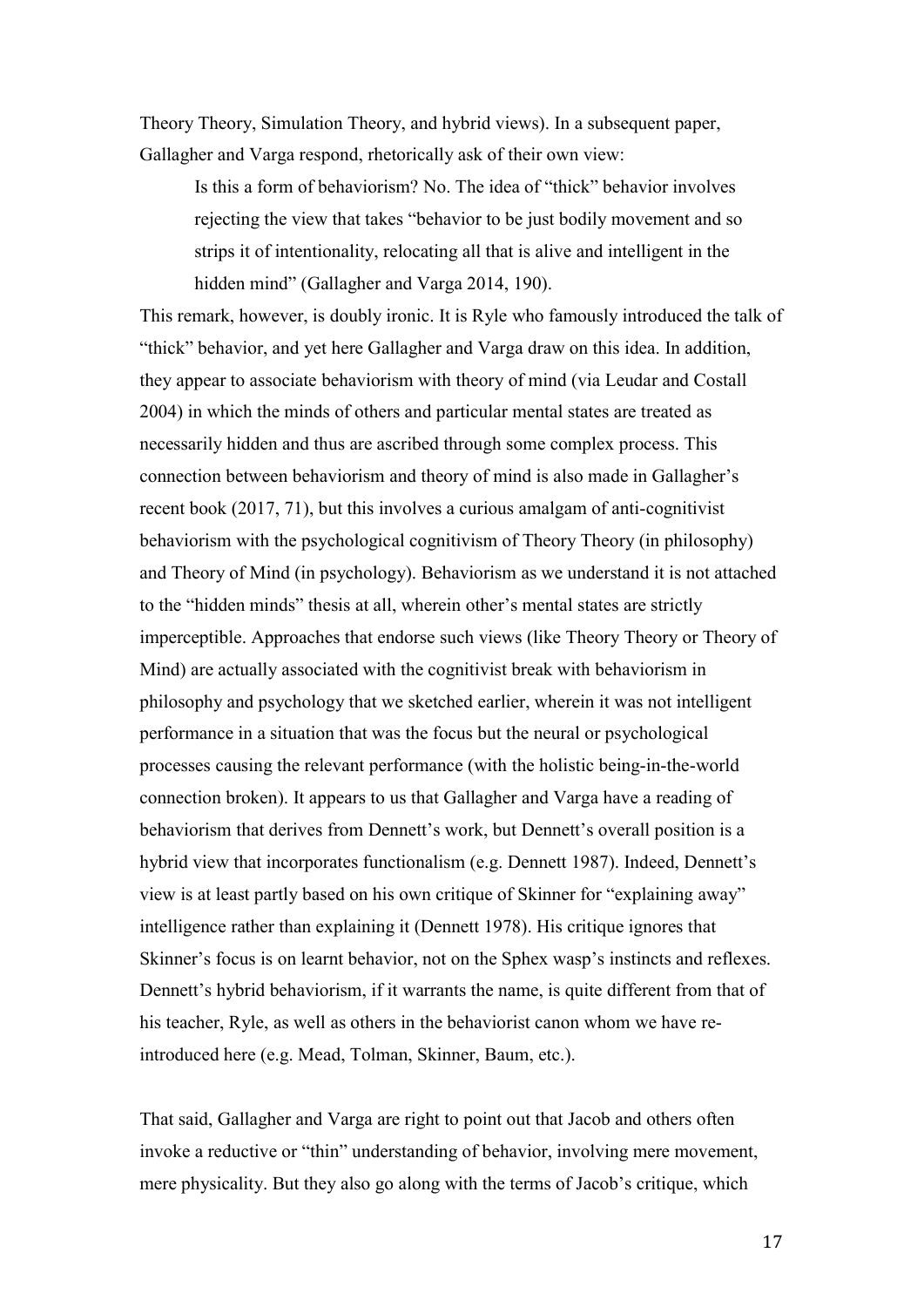disallows the behaviorist the chance to include the situation in which the action is performed, or any of the history of the agent, all elements which would grant a thicker behaviorist account, as we have seen in earlier sections. By neglecting this possibility, Jacob presents Gallagher and Varga with a dilemma, the first horn of which is that they really are committed to behaviorism:

if the direct perception hypothesis argues that bodily expressions are constitutive of emotional or cognitive states, if they can be identified with patterns of observable behavior then direct perception advocates must embrace an unattractive behaviorist position. (Jacob 2011; Gallagher and Varga 2014, 191)

Such a behaviorist position, Jacob argues, precludes any interesting access to the firstperson perspective that is indeed part of enactivism, especially those versions of enactivism inspired by the phenomenology of Merleau-Ponty and others. We consider this point below, since there is something to this idea that the phenomenological inheritance complicates our comparison of enactivism and behaviorism, but for now it is important to see that Jacob's "dilemma" trades on the idea that phenomenology is a kind of introspection, as well as the idea that behaviorism is an objectivism, neither of which stands up to scrutiny.

Nonetheless, the other horn of Jacob's dilemma is that if the behaviorist dimension of the DSP thesis is watered down, and it is held that bodily expressions do not constitute their emotional states, then "we do not directly perceive another's mental states… we've made no advance beyond inferentialist approaches to other minds" (Krueger 2018, 309).

Gallagher and Varga (and Joel Krueger in subsequent work) all respond by having a notion of constitution that is slightly weaker than that which Jacob ascribes to them. In Gallagher and Varga's words:

It is possible to maintain that some bodily actions are expressive of and partly constitute mental phenomena (in the sense that they actually make up their proper parts), without reducing psychological states to expressive behavior (Krueger and Overgaard 2012). The claim is simply that embodied mental states are only partly constituted by perceptible behaviors (italics added, Gallagher and Varga 2014, 191).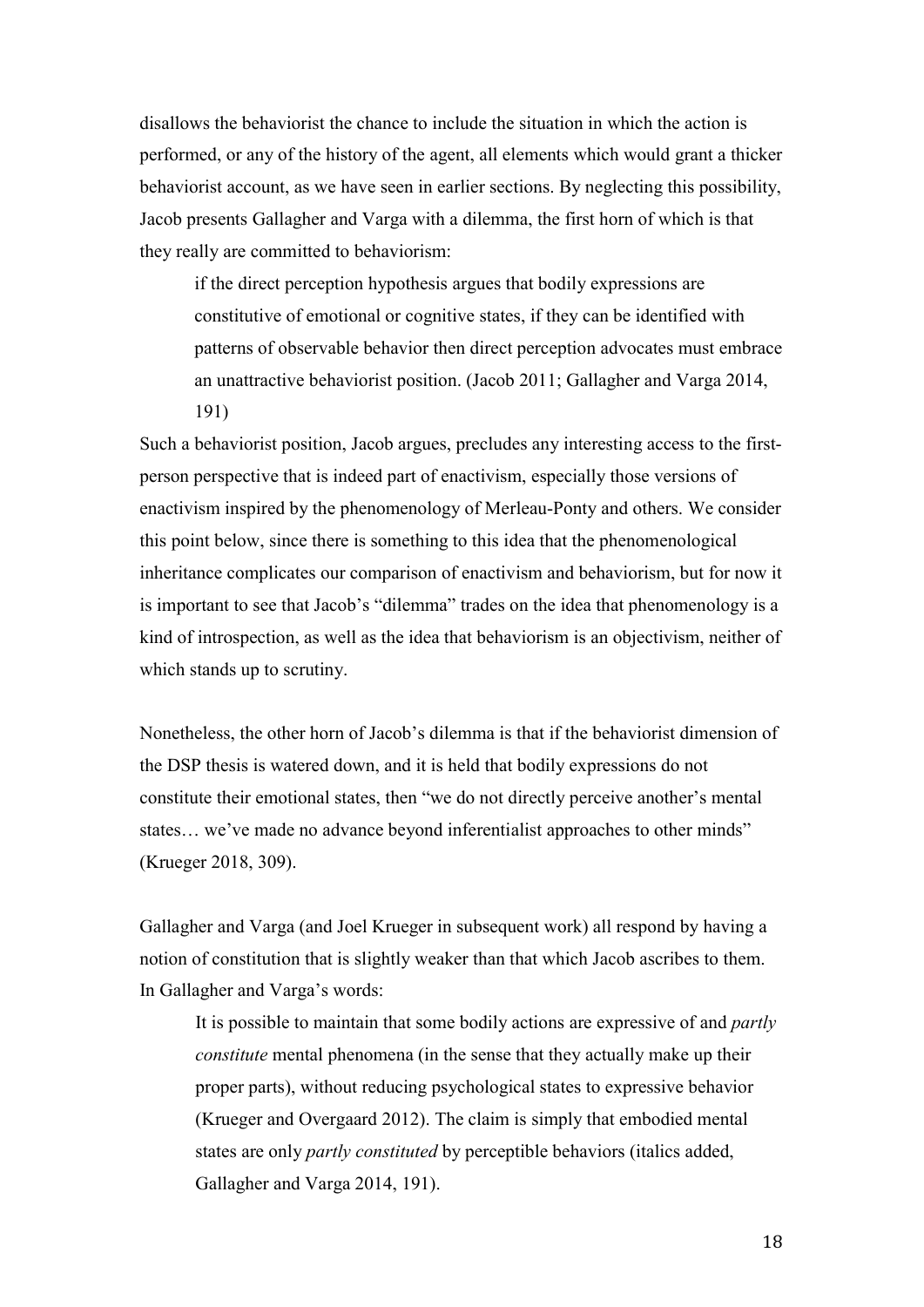It is fair to say that a lot hangs on the "partly constituted" here, given objections concerning the so-called "causal-constitution fallacy" proffered by Aizawa (see below) and others against enactivism<sup>11</sup>, but Krueger also elaborates on the idea of constitution in useful ways, holding that:

The relevant notion of "constitution" (i.e., in the claim that mental states are constituted by behavior) can be taken in a strong or weak sense. Taken in the strong sense, "constitutes" means "amounts to" or "equals". If phenomenologists mean to say that mental states amount to or equal behavior—e.g., John's anger simply is his frowning, fist-clenching, etc., and nothing more—this interpretation would commit them to a kind of crude behaviorism. But phenomenologists don't endorse this strong sense of constitution. A second, weaker interpretation of "constitution" is available. On this interpretation, "constitutes" means "is a part of"— the way, for example, the tip of an iceberg constitutes a proper part of the iceberg (without, of course, constituting the entire iceberg). Tips are a constitutive part of icebergs, but icebergs are not wholly constituted by their tips. (Krueger 2018, 309)

Krueger here connects both enactivist and phenomenological theses on direct social perception with a broader understanding of constitution. We think this is correct but maintain that this position is not significantly distinct from plausible rather than straw-man versions of behaviorism. The idea of perceiving another's intentions in patterns of visible motor behavior does not refer to some mentality in the agent that is separate from (and causing) their action and behavior. It is thus not vulnerable to standard behaviorist concerns about imputing mental causation in lieu of an explanation. On this holistic story, the intentions are literally in rather than behind or causing the behaviour (see also Scharff 1999).

If that is so, we need to think again about whether the unattractiveness of behaviorism, on which Jacob's argument depends, is (mis)perceived or real. Perhaps what Gallagher and Varga actually present, contrary to their own self-understanding, is a holistic behaviorism that is not vulnerable to some of the reductios concerning mere behavior, zombies and the like, and which complicates the widespread

 $11$  Kirchhoff (2015) shows that the objection depends on a particular metaphysical picture for its coherence (e.g. a picture of synchronic rather than diachronic emergence).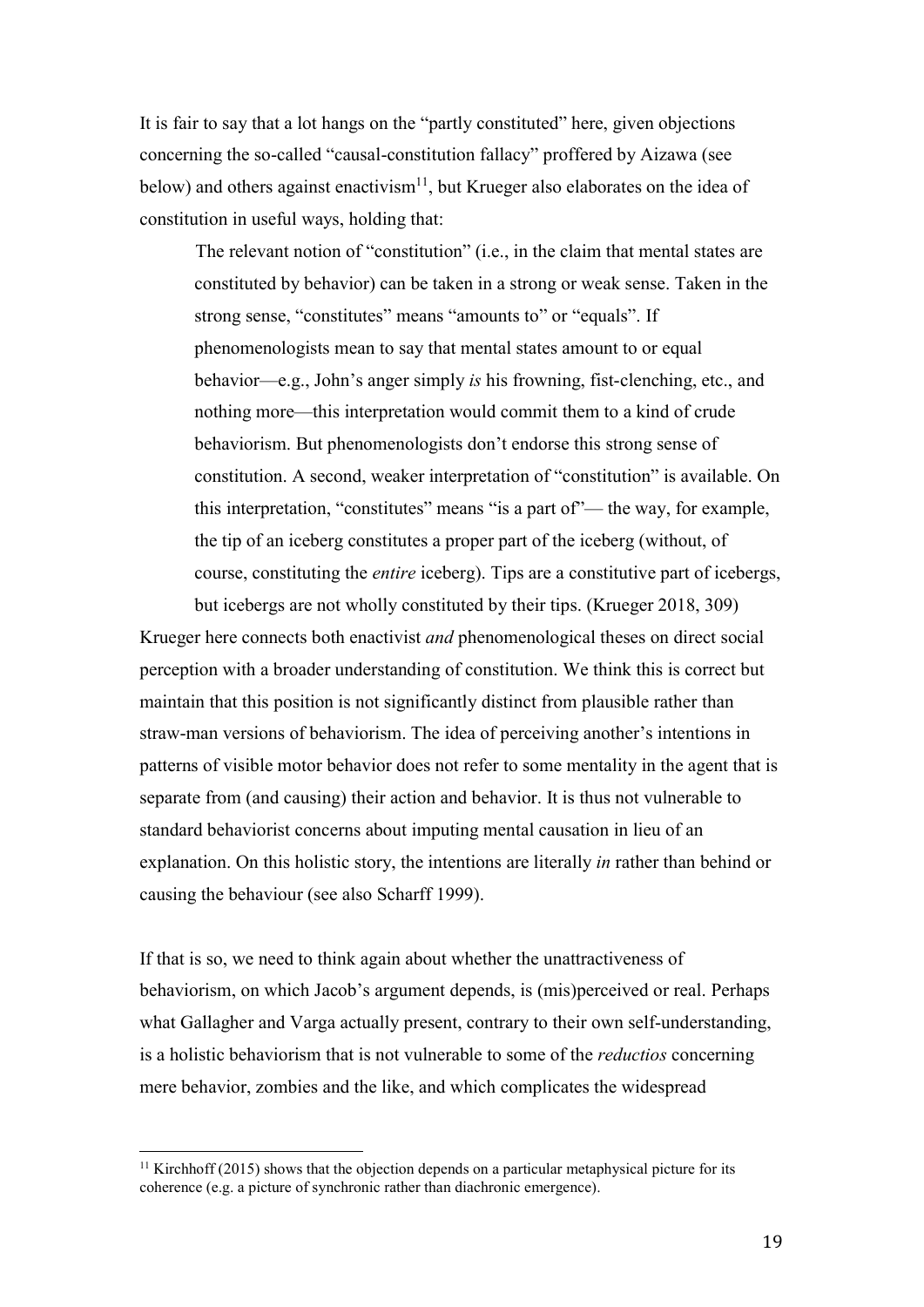philosophical disjunctions between reasons and causes and directions of fit. In essence, then, we think they (incorrectly) accept the straw-man version of behaviorism, but protest (correctly) that the straw-man does not adequately capture their view, while also drawing on non-reductive behaviorism in their own work to prosecute many of their arguments<sup>12</sup>. By contrast, we want to endorse their arguments, but show they are compatible with the holistic behaviorist tradition we have outlined.

Of course, there are various other objections that might be marshalled against Gallagher, Varga, Krueger, and other proponents of DSP (and notice that they are objections raised against behaviorism too). Aizawa (2017) and others contend that the rare but debilitating condition called "locked in" syndrome is an objection to any constitutive direct perception view of the relation between mind and behavior. We might also think about the skilled liar who is repeatedly able to deceive us. There are things to be said about both cases, notably that there is experimental evidence that "locked in" syndrome does directly transform the emotional lives of those suffering it (see Krueger 2018), and there is experimental evidence that we are often better at picking out the lie and duplicity than we think, even if we can rarely identify in any clear way why we may be suspicious and our post hoc rationalizations are often problematic (see Gallagher and Varga  $2014$ )<sup>13</sup>. We agree with both of these responses, but they are broadly behaviorist in orientation. Emotions have facial manifestations, behavioral expressions, "action tendencies" or what the philosophical behaviorist will call dispositions. While there are questions to be explored concerning the idiosyncratic and singular nature of our emotional responses that appear to differ in the face of congruent stimuli (see Morag 2016), it remains the case that when one is in pain there are expressions of it, even if we might not all grimace, say "ouch", and even if any given individual may not always express the pain in any one particular way. While there is likely no one-to-one relationship being the feeling and any particular form of pain behavior, no direct entailment between emotion and any one

 $12$  Perhaps Varga effectively admits something like this in other work when he comes to embrace "embodied situationism" (see Varga 2017).

 $13$  A reviewer of this paper has noted that although it is often maintained that psychopaths are highly intelligent and expert manipulators, if we look at specific cases they are often quite crude in their machinations and may well betray themselves behaviorally, their colleagues and community often allow them to get away with it because they stick to certain conventions and norms. In other words, the deceived play as much of a role in the deception as the deceiver.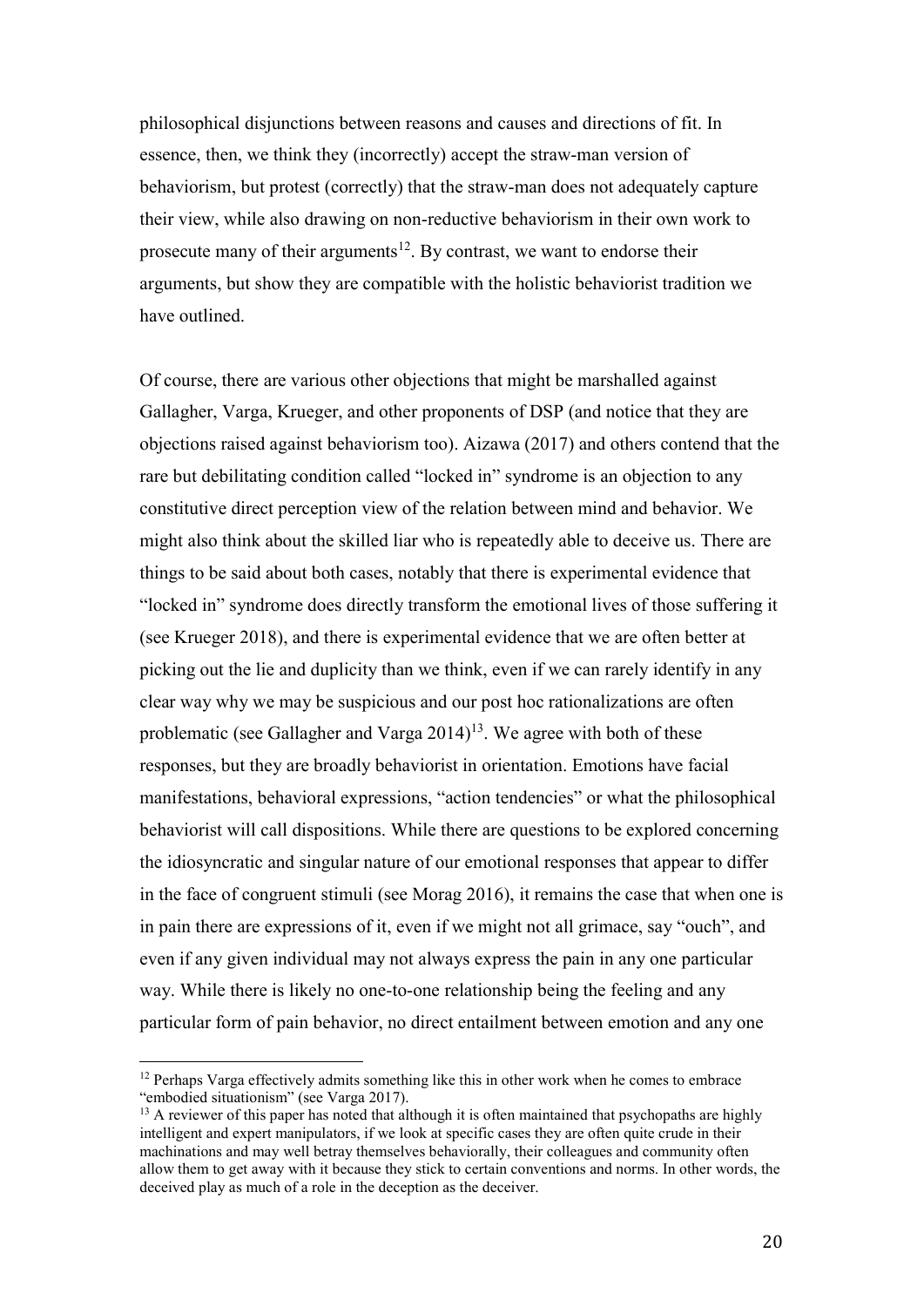manifestation, there are more or less tight connections (probabilistic, as Rowlands 1991 contends) in each case. Furthermore, what seems clear to us is that such connections have a solid base to be studied behavioristically in terms of physiological and environmental factors in a non-reductive way, even if it remains an open question what else is needed here (e.g. phenomenological treatments of experience, Gibsonian affordances, etc.).

#### 4. Behaviorism in phenomenology?

It might be protested that enactivist behaviorism is an implausible conjunction, not least because of the enactivist indebtedness to phenomenology, the latter of which involves some differing methodological commitments. Phenomenology also explicitly opposed some forms of behaviorism, notably the work of Watson (but this is not the radical, molar, or logical behaviorism outlined in this paper). And we cannot deny that contemporary enactivism is significantly indebted to phenomenology, with philosophers like Dan Hutto and Erik Myin 2013 being an exception to the rule. To deal with this potential objection, then, one move available to us is to reassert that our focus is on Rylean holistic behaviorism, which itself drew heavily on Heidegger and Husserl. Another is to say that enactivism, having an engagement with science and a default naturalism of at least a weak, "liberal", or "relaxed" sort, must engage questions that classical transcendental phenomenology does not. In the process, it also transforms that tradition in ways that are significant enough to make our juxtaposition convincing. Indeed, none of the theories we are grappling with here – behaviorism, phenomenology and enactivism – are committed to strong or scientific naturalism, nor positivism. And while behaviorism is much more pro-scientific than the classical phenomenological tradition, of course, it is more pragmatist than positivist in its approach (see Baum 2005).

That said, it is also worth tackling the objection more directly, by tracing some behaviorist aspects present in classical phenomenology, as surprising as this might seem, given that phenomenologically-inspired philosophers like Gallagher and Thompson (and others) rarely draw on behaviorist thinkers and often disavow any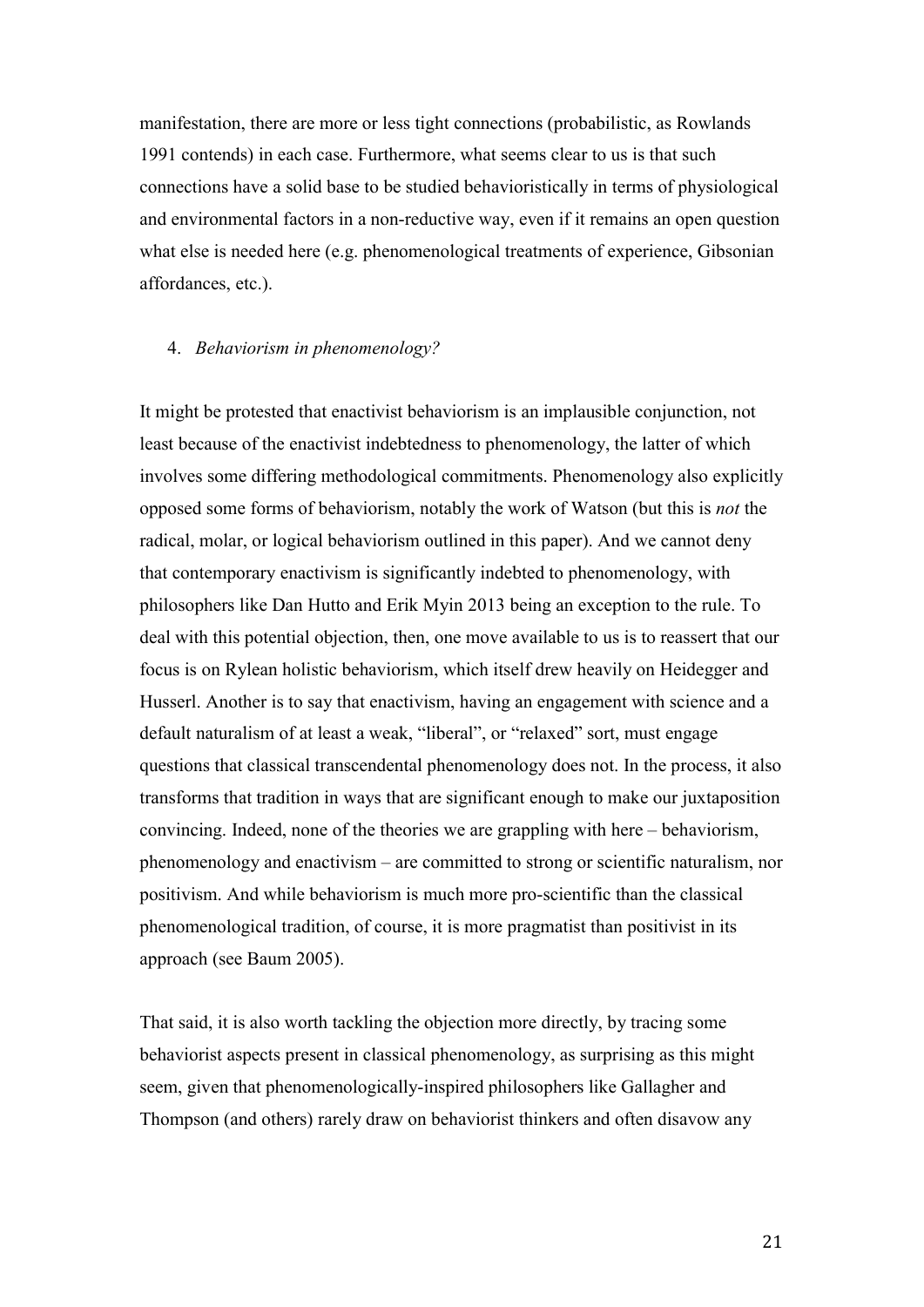$link^{14}$ . We have seen, already, that phenomenology and behaviorism both turn to skillful behavior as an antidote to our inheritance of Cartesianism and materialism respectively. They often endorse something like the direct social perception view of the intentions and emotions of others. There is also a priority or "primacy of perception" view in common, in which so-called higher forms of cognition are situated in that context, and such approaches fit better with bottom-up rather than topdown approaches, regarding say the priority of online cognition over the offline, wherein one is not directly engaging with or manipulating the environment (Wheeler 2005). Finally, habit and knowing-how are key to both traditions, rather than knowledge of a propositional sort, which might be given a cognitivist rendering. So while they are not giving a behaviorist ontology of consciousness and cognition, and certainly not a reductive or thin one, there are a variety of overlapping views that are congenial to the kind of behaviorism we have outlined, elaborating views of human motivation and behavior that avoid the dualism between reasons and causes on which contemporary philosophy has bifurcated.

But we promised an engagement with a classical phenomenologist, and it is appropriate to consider Merleau-Ponty. Are mental and intentional states best explained through behavior, for phenomenologists like Merleau-Ponty? Establishing that would require detailed discussions of sexual intentionality, for example, which is addressed at some length in his Phenomenology of Perception, which we cannot undertake here. Nonetheless, there are some important concepts in Merleau-Ponty's work, emphasized and developed to good effect by Hubert Dreyfus, which are worth reflecting on in this context.

Famously, of course, Merleau-Ponty emphasizes the importance of embodied intentionality, including the manner in which our body develops skills and capacities that enable us to engage with the world, a practical know-how rather than knowledgethat (Merleau-Ponty 2008). This "motor-intentionality" is often not something that we

 $14$  Indeed, while many contemporary phenomenologists (or enactivists drawing on phenomenology) have insisted that they are not advocating behaviorism (e.g. Romano 2016, 340; Gallagher 2017, 69-70; Morris 2010; Thompson 2007, 50; Noë 2004, 32-33), they clearly perceive sufficient proximity to behaviorism such that they are motivated to (attempt to) establish the distance. In addition, we think the contrast they draw with behaviorism often depends on a straw-man version of the view. The precise behaviorist target is often difficult to identify, and it rarely countenances the sort of holistic position we have traced from Ryle, and both radical and molar behaviorism.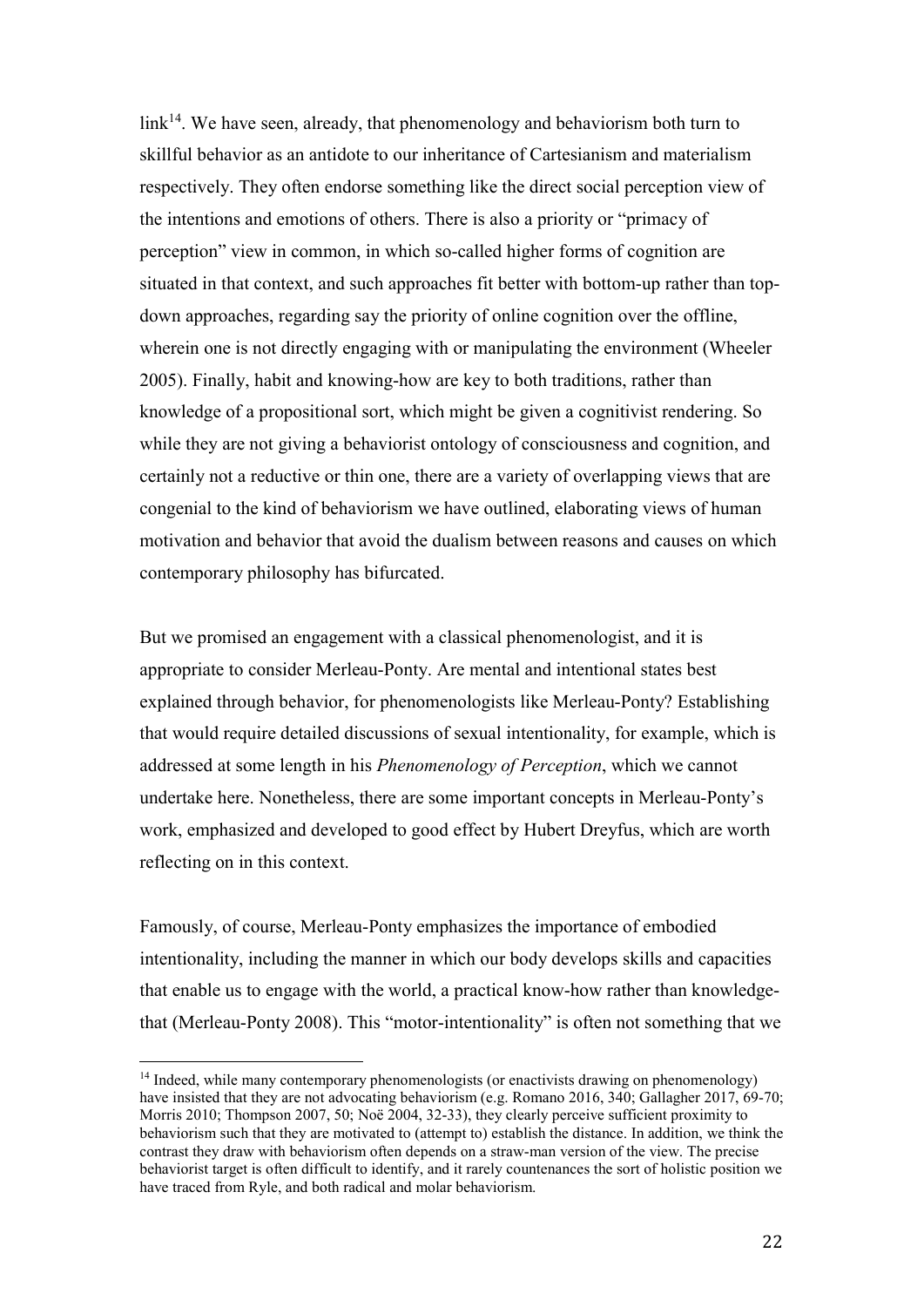are directly aware of but involves a pre-reflective bodily orientation or comportment towards the world that enables us to attend particular objects, say, in our visual field. These bodily habits are not random, and nor do they appear to be mere mechanism, or mere reaction. They are drawn from our past and from our culture, comprehensible in terms of this or that intentional project, even if not conceptualized as such by the agent. Moreover, as we develop particular habits we also acquire skills wherein the cultural and normative dimension is more apparent (cf. Sachs 2014). On this model, there is certainly a holism, and perhaps even something akin to a "belief-desireperception circle". The latter has been identified as a problem with behaviorism since Putnam (see Rowlands 1991). In short, the idea is that this "circle" in human behavior is sufficiently dynamic and complex that we cannot identify any nomological relationship between a particular mental state (pain) and behavior, since behavior depends not just on the feeling of pain but also an array of beliefs about how pain should or should not be expressed, implicit norms of this or that society (which are instantiated in the world in practices), and a given individual's history. We agree that this cannot be escaped but, again, the lesson is that reductive behaviorism is wrong (reduction to discrete mental states, for example), not behaviorism tout court, as we argued in our above discussion of the super-Spartans.

And philosophers like Merleau-Ponty can help us to re-think this "belief-desireperception" circle, including by drawing on and expanding some behaviorist ideas. For example, on his embodied account of perception objects are never given to us as neutral, but always informed by our context: in perceiving objects (say the rocky crag) we are given at a pre-reflective level a solicitation in terms of our own possible behaviors, which reflects our projects in the world over a period of time (rather than in an instant), and our physical capacities qua trained and fit (or not). Perception is tightly connected to motility and action in a manner that Alva Noë's Action and Perception also emphasizes (2004), and with training and skills also has a normative and cultural aspect. We are presented with what Claude Romano calls "a manifold of possible behaviors that instill within things ends, practical vectors, attractions, repulsions, lines of force, dumb or tacit meanings obscurely deciphered by our bodies" (Romano 2016, 339).

23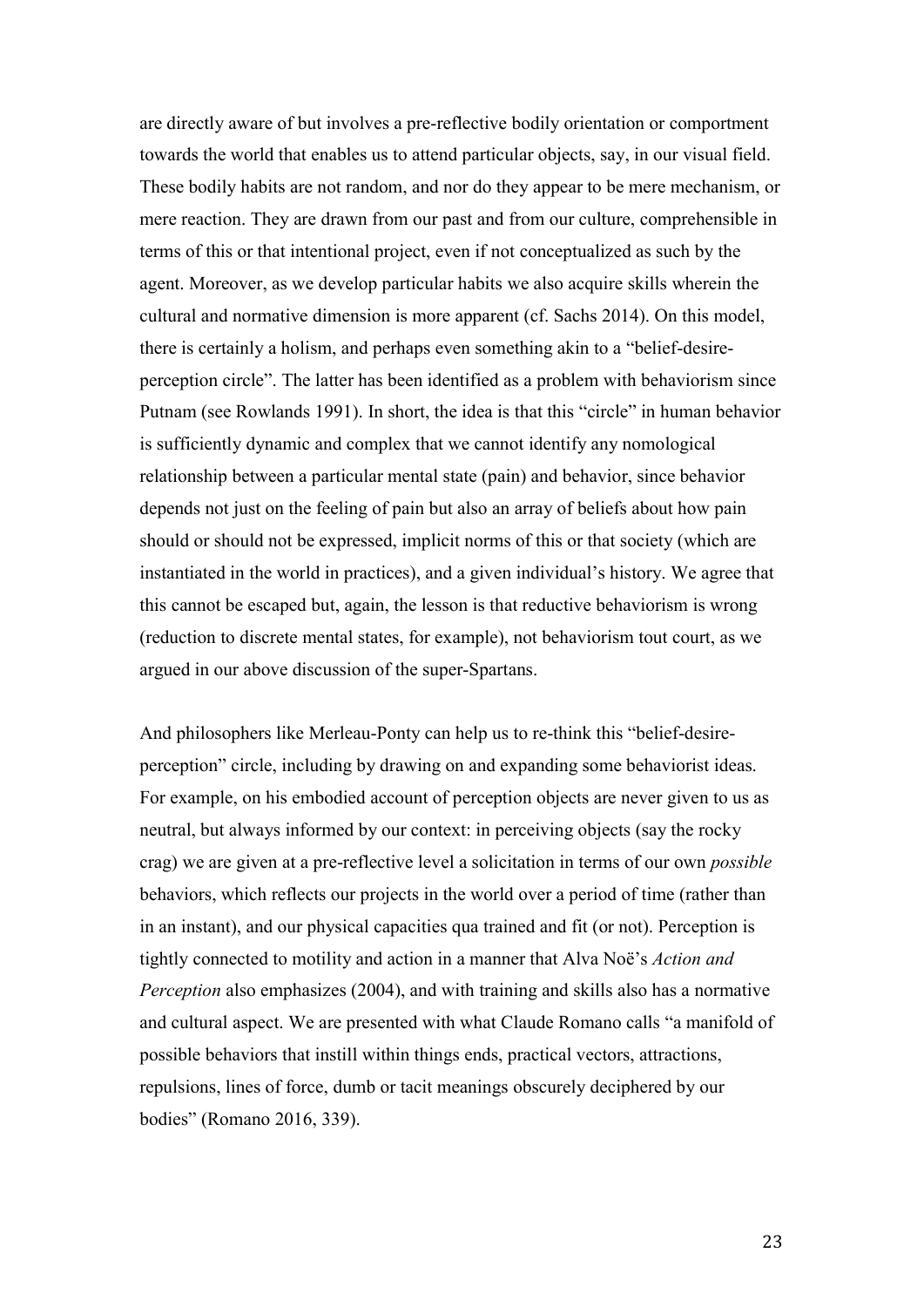To understand this view, and how it relates to the sort of holistic behaviorism outlined above, we also need to consider what Merleau-Ponty calls an "intentional arc". For Merleau-Ponty, this arc is meant to be more than mere behavior because it is tied to: "our past, our future, our human milieu, our physical situation, our ideological situation, and our moral situation" (Merleau-Ponty 2012, 137). However, how this intentional arc gets built up can be explicated in holistic behaviorist terms. Indeed, this is essentially what Hubert Dreyfus does in his influential account of coping and skill-acquisition. Behind Dreyfus' use of Merleau-Ponty's idea of an intentional arc (Dreyfus 2002a, 2007) is a simple idea that intelligence emerges through "finer and finer discriminations of situations paired with the appropriate response to each" (Dreyfus 2002b, 367). Such fine-grained distinctions are working towards an "optimal gestalt", or a "maximum grip", which both guide behavior and make it meaningful. While Merleau-Ponty got the idea of the intentional arc from the German psychopathologist Franz Fischer, the overall picture of intelligence has resonances with behaviorism that are emphasised in Dreyfus' interpretation.

It is useful to recall that it is the structure/form/Gestalt of behavior, for both animals and humans, that is the focus of Merleau-Ponty's first book, The Structure of Behavior. While Merleau-Ponty criticizes Watson's (1913) behaviorism for its atomistic account of reflexes that gives up any sort of holistic understanding of the organism and its milieu, behavior is nonetheless identified as a pivotal concept, being neither mental nor physical or, alternatively, both mental and physical<sup>15</sup>. Likewise, Ryle's various analyses in The Concept of Mind or Dilemmas, for example, are typically not reducible to mental or physical facts. Does the intentionality of consciousness and lived-experience (mental states or not) cause behavior, or might the former be reduced without remainder to behavior? Merleau-Ponty and Ryle both challenge this dilemma. For Merleau-Ponty, there is reciprocal causation here, between these levels, much as Gibson's notions of solicitations and affordances also trouble this dilemma and opposition. As such, non-reductive behaviorism and non-Cartesian phenomenology both explore a view that does not neatly fit the standard

<sup>15</sup> Others have recognized that the work of Mead (Rosenthal and Bougeois 1991) and Ryle (Jackson 2011; Evans 1983) is aligned with Merleau-Ponty. They have done so by downplaying Mead and Ryle's respective commitments to behaviorism. We agree with the connections they have forged, but think that they should embrace non-reductive behaviorism. Edward Tolman's work is also important here, as Merleau-Ponty himself recognizes.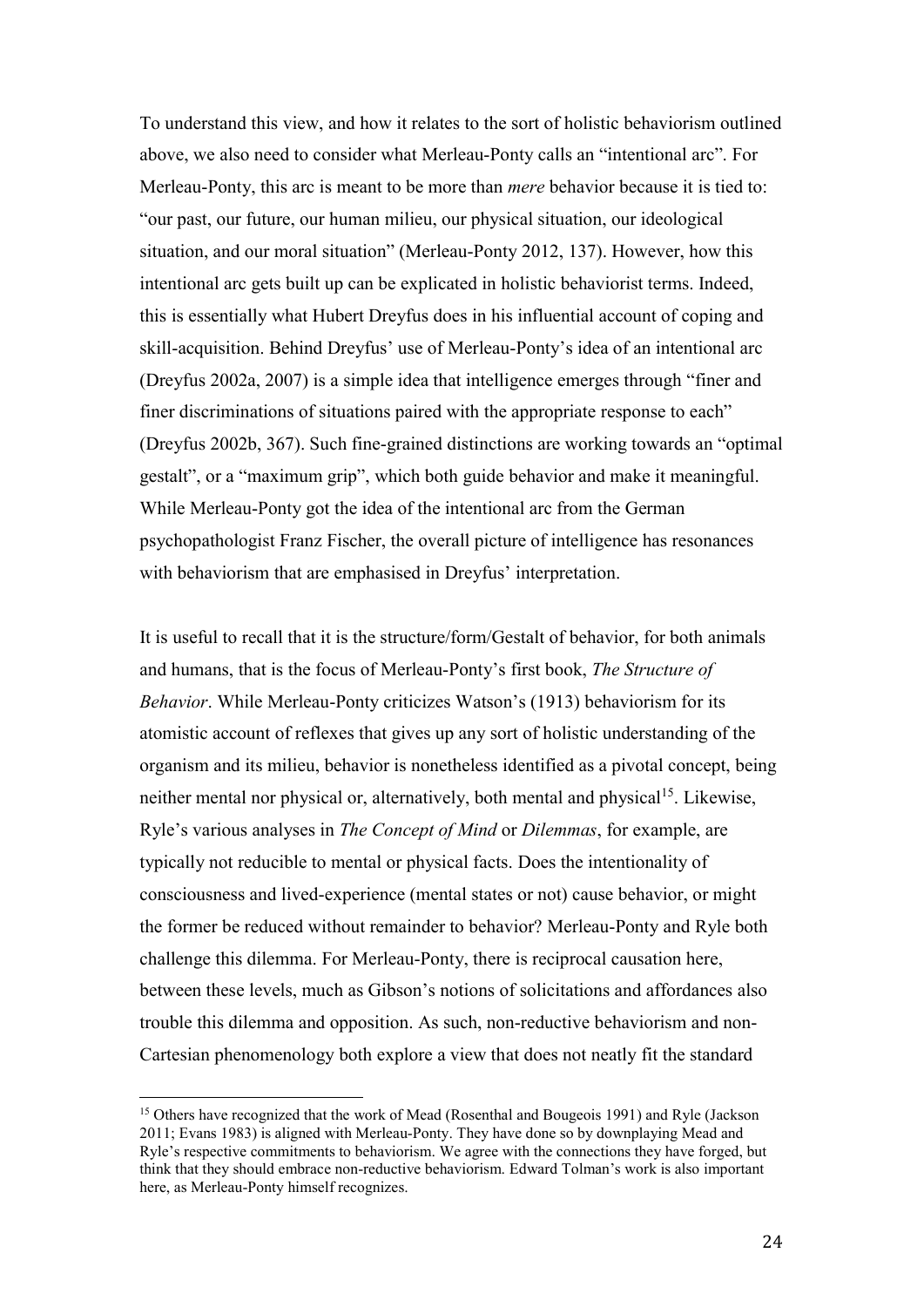dichotomy between reasons and causes, or between so-called "directions of fit", conceived of as either mind-to-world or world-to-mind. In later work, like Child Psychology and Pedagogy: The Sorbonne Lectures 1949-52, Merleau-Ponty continues to have positive things to say about behaviorism, particularly Tolman's "molar" version of it, which Merleau-Ponty contends grasps behavior in its totality, including economic and historical environment, and provides the resources to "fulfill the initial project proposed by Watsonian behaviorism" (Merleau-Ponty 2010, 343).

Although we cannot focus on Heidegger's philosophy in any detail here, it is worth noting that Dreyfus's influential reading of Heidegger also emphasizes skills and absorbed coping in a non-representational manner. On his view, skills and absorbed coping are a "disposition to respond to situations in appropriate ways" (Dreyfus 1990, 117). It is important to recognize that Dreyfus' material on "equipmentality", which we can gloss as the ready-to-hand use of tools (i.e. a hammer) in a social context, is thoroughly holistic. We cannot explain a tool in non-intentional and non-normative ways, as reductive behaviorism might seek. As such, it is not narrow behaviorism at stake, but Dreyfus still explicitly reads Heidegger as advocating "a sort of behaviorism" (Dreyfus 1990, 147), and draws on dispositions to respond in doing so. Whether this is a satisfactory reading of Heidegger *tout court* might be questioned, but it characterizes an important part of Being and Time<sup>16</sup>.

Evan Thompson's autopoetic version of enactivism draws on Merleau-Ponty's work in quite different ways from Dreyfus, but Thompson still holds that skillful activity is not the cause of experience but "is the experience" (Thompson 2007, 256). In such formulations we are returned to the idea of enactivism endorsing a "mind-behavior identity theory", which has clear links to forms of behaviorism that adhere to the Rylean dictum that overt intelligent performances are not clues to the working of minds, that rather they are those workings. Like Gallagher and others, however, Thompson denies the link. He says that contrary to behaviorism, perceptual experience is mediated by skillful mastery, which is between sensory stimulus and

<sup>&</sup>lt;sup>16</sup> Ryle sometimes himself recognized this, both early in his career when he drew on Heidegger's treatment of the ready-to-hand/present-at-hand distinction in his own accounts of know-how and knowledge-that, and later in his career when two pages of his 15 page autobiographical essay are devoted to phenomenology (cf. Thomasson 2002, Chase and Reynolds 2017).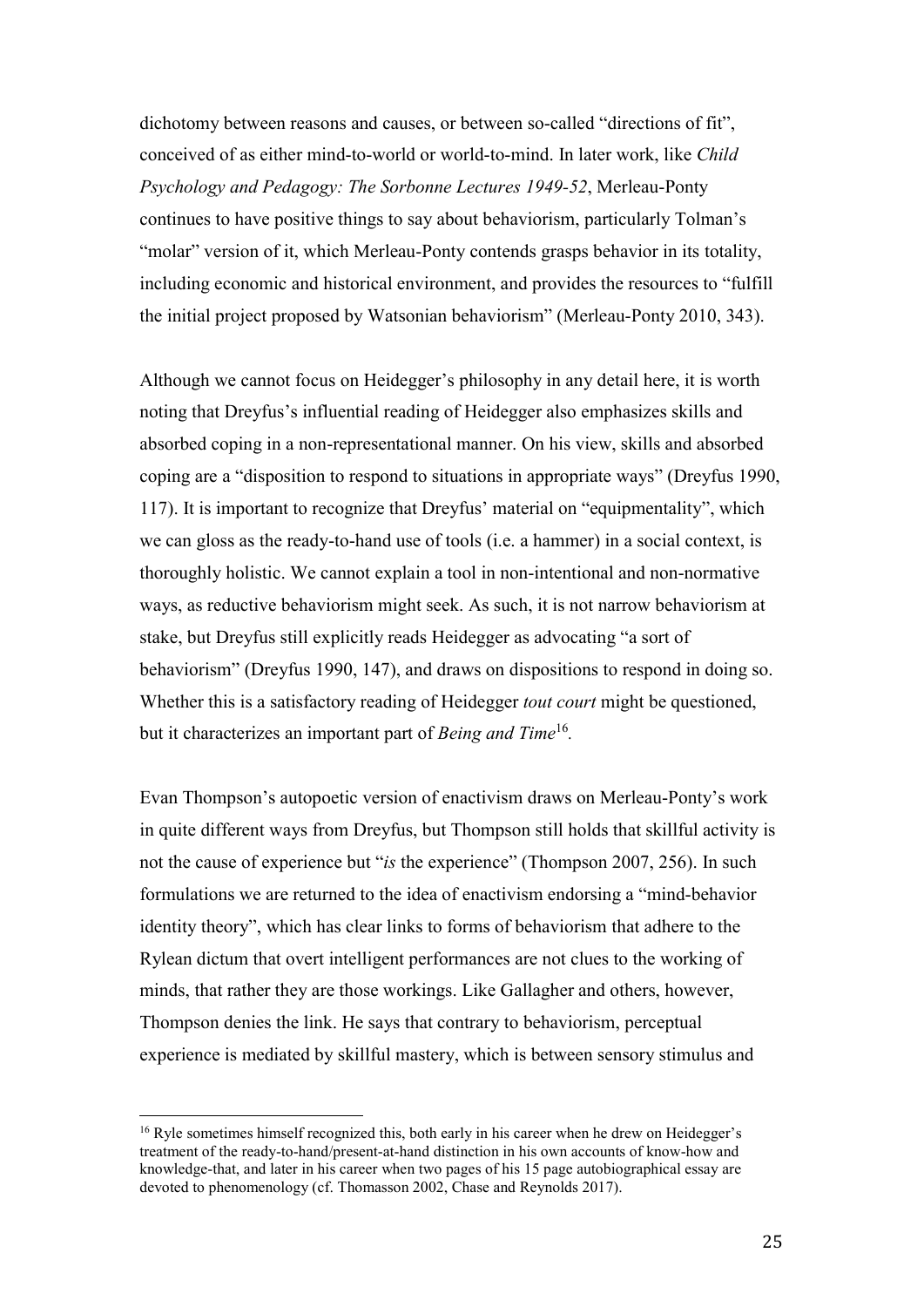motor response (2007, 256). Of course, Ryle made the same point, but took this recognition to be congenial to behaviorism rather than opposed to it. Indeed, that perception is influenced by one's relationship to one's environment would appear to be grist for the behaviorist mill. While skills might be thought to be developments of brute dispositions or habits, this is a difference in degree rather than kind.

For us, this view renews the prospect of an expanded behaviorism. Cognitivist approaches contest reductive (or molecular) behaviorism, often by pointing to the poverty of the stimulus, which seems insufficient to explain the complexity of the behavior. On the cognitivist view, the stimulus (i.e. perceptual and/or environment information) is poor and so something more – language, representations, simulations, imaginations, implicit or explicit inferences, and reflective problem-solving – are required to explain intelligence. But, what we see in both contemporary enactivism and the behaviorist traditions we have drawn on here (logical, molar, and radical) is that the stimulus is not "poor"; rather, through streams of interactions, the data is rich and complex. In addition, the response or action needs to be comprehended as a response from an organism in a situated context, involving the history of the organism, ontogenetically and phylogenetically, and a complex relationship between the distal and proximal causes that includes the socio-cultural. While this general position obviously stands in need of further behavioral analyses, and the sorts of scientific experiments conducted in the name of embodied cognition and enactivism, there are important overlaps between these approaches.

#### Conclusion

Many of the critiques of behaviorism aim at a crude version that few actually defended, both when it was initially displaced by cognitivism and also today as a caricatured version of the theory is disparaged, even by those who might be at least friends of behaviorism. But enactivists and theorists of embodied cognition should not concede this, which is to buy into the world view of their cognitivist opponents. If our argument is a good one, both in descriptively characterizing an holistic account of behaviorism and in beginning to defend some aspects of them, then perhaps the renaissance in behaviorism might be explicitly proclaimed and recognized as such. Is enactivism and embodied cognition a version of behaviorism? We are not claiming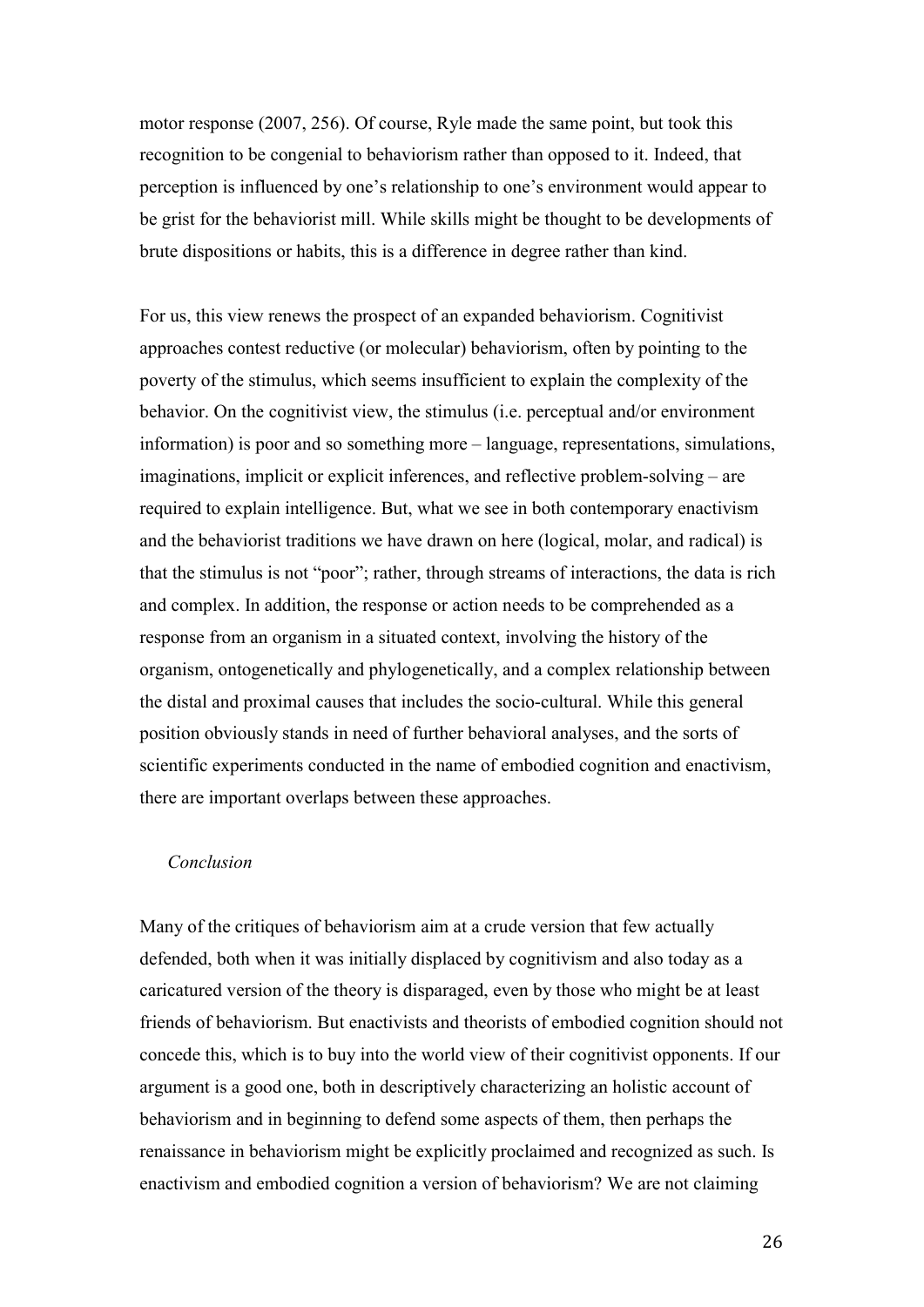anything quite so strong here, but if the alleged "difference maker" between contemporary enactivism and philosophical behaviorism is just to draw on social and historical factors and the "body in situation" to explain intentional action, then there is clearly an important overlap. In addition, both classical and contemporary more empirically oriented versions of phenomenology put forward views that look like behaviorism and which can be enhanced by behavioristic analyses. Contrary to common acceptation, they are strange but complementary bedfellows. In addition, we have shown that many contemporary positions appear to draw on sophisticated versions of behaviorism, contrary to their own protestations, and that any development in these fields also contributes to what we have labeled holistic behaviorism and vice versa. We say this not as an intended *reductio* of the position, but to show how it might not be vulnerable to some of the major critiques (which trade on the behaviorist bogeyman) as well as to indicate where work might be done to strengthen the position. Furthermore, this approach would be mutually beneficial in developing a critique against cognitivism and neuro-centrism, while avoiding a lapse into non-naturalism.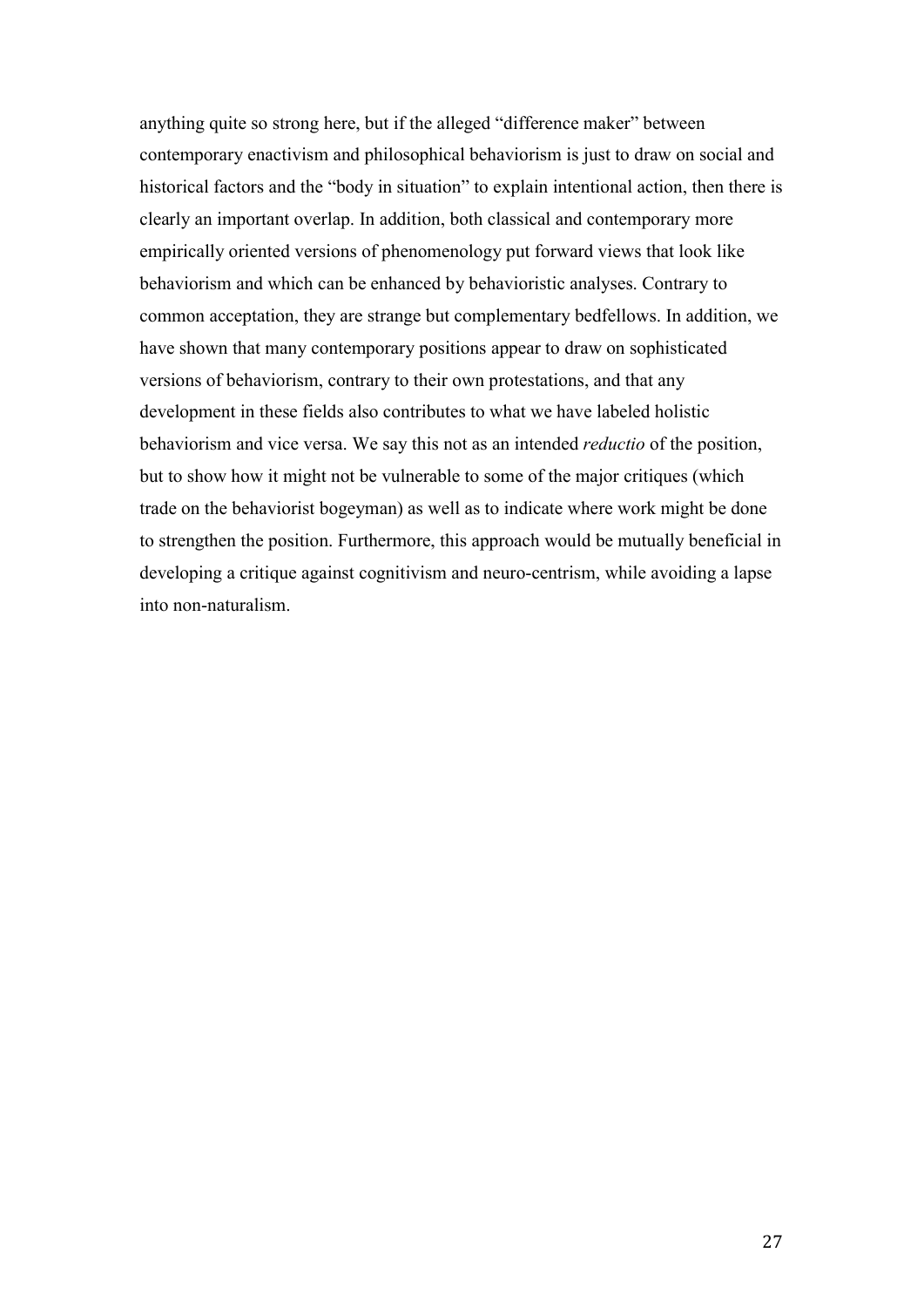# Bibliography

Aizawa. K. (2017). Cognition and behavior. Synthese. 194 (11), 4269-4288

Alksnis, N. (2015). A dilemma or a challenge? Assessing the all-star team in a wider context. Philosophia, 43(3), 669–685.

Baum, W. (2005) Understanding Behaviorism: Behavior, Culture and Evolution. Second Edition. Malden, MA: Blackwell.

Barrett, L. (2019) Enactivism, Pragmatism… Behaviorism? Phil Studies. Forthcoming

Block, N. (1978). Troubles with functionalism. In W. Savage (Ed.), Perception and Cognition (pp. 9- 261). Minneapolis: University of Minnesota Press.

Block, N. (2005). Review of Noë, Action in Perception. Journal of Philosophy 102:259-272.

Block, N., & Fodor, J. A. (1972). What psychological states are not. Philosophical Review, 81(April), 159-181.

Brandom, R. (1994). Making it Explicit: Reasoning, Representing, and Discursive Commitment. Cambridge, MA: Harvard University Press.

Carman, T. (2003). Heidegger's Analytic: Interpretation, Discourse, and Authenticity in Being and Time. Cambridge: Cambridge University Press.

Chase, J., & Reynolds, J. (2017). Russell, Ryle, and Phenomenology: An Alternative Parsing of the Way. In A. Preston (ed.), Analytic Philosophy: An Interpretive History (pp. 52-69). London: Routledge.

Chase, P., & Watson A. C. (2004). Unconscious Cognition and Behaviorism. The Journal of Mind and Behavior, 25(2),145-159.

Churchland, P.S. (1986). Neurophilosophy: Toward a Unified Science of the Mind/Brain. Cambridge, MA: MIT Press.

Corriveau, M. (1972). Phenomenology, psychology, and radical behaviorism: Skinner and Merleau-Ponty on behavior. Journal of Phenomenological Psychology, 3(1), 7-34.

Covarrubias, P., Cabrera, F., & Jimenez, A. (2017). Invariants and Information Pickup in The Senses Considered as Perceptual Systems: Implications for the Experimental Analysis of Behavior. Ecological Psychology, 29(3), 231–242.

Danón, L. (2018). Neo-Pragmatism, Primitive Intentionality and Animal Minds. Philosophia, doi:10.1007/s11406-018-9963-z

Day, W. F. (1969). On certain similarities between the Philosophical Investigations of Ludwig Wittgenstein and the operationism of B. F. Skinner. Journal of Experimental Analysis of Behavior, 12, 489-506.

Dennett, D. (1978). Brainstorms: Philosophical Essays on Mind and Psychology. New York, Bradford Books.

Dennett, D. (1987). The Intentional Stance. Cambridge, MA, MIT Press.

Dennett, D. (1991). Consciousness Explained. Boston, Little, Brown and Co.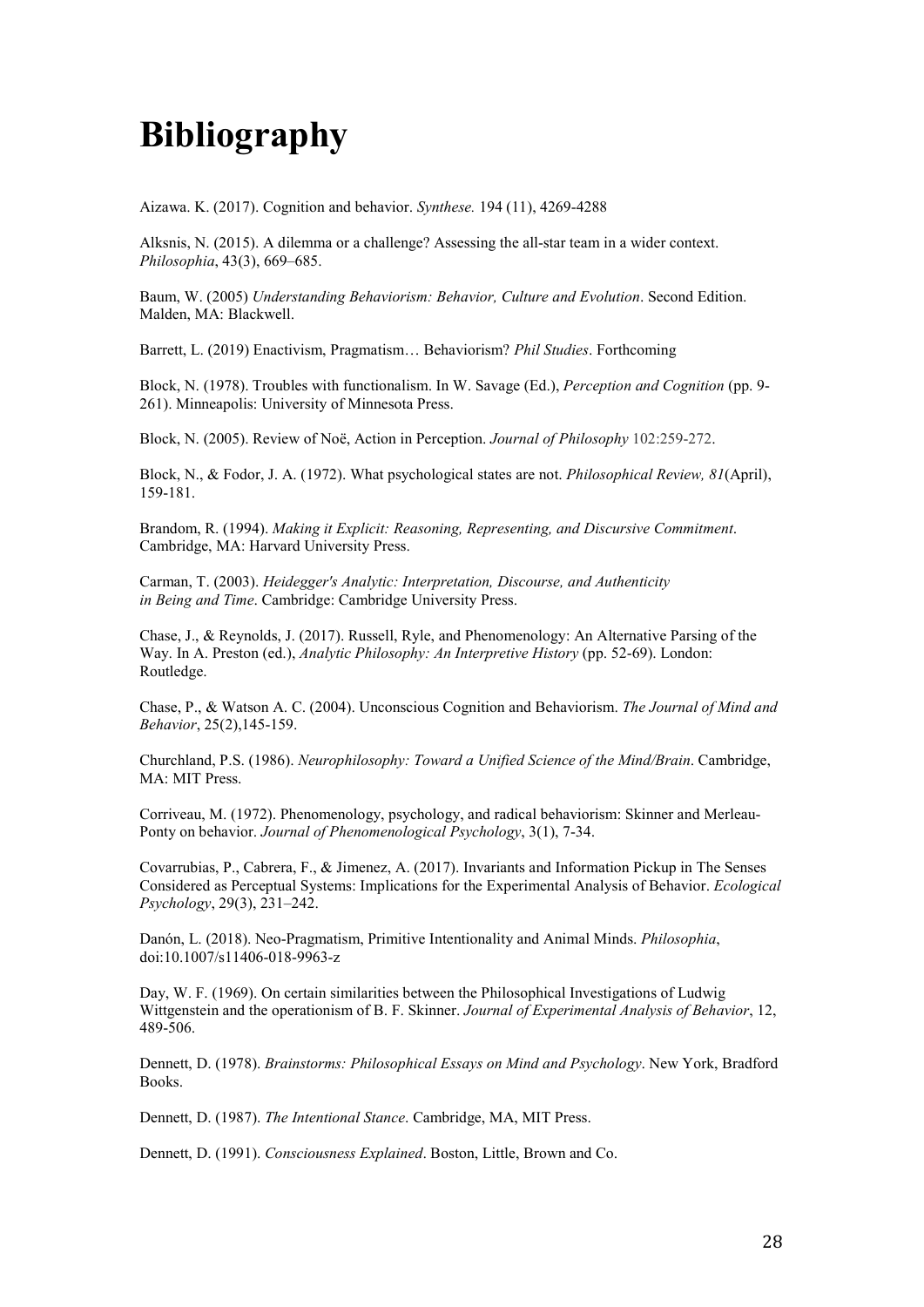Dreyfus. H. (1990). Being in the Word. Cambridge, MA: MIT Press.

Dreyfus, H. L. (1992). What Computers Still Can't Do: A critique of Artificial Reason. Cambridge, MA: MIT Press.

Dreyfus, H. (2002). Intelligence without representation – Merleau-Ponty's critique of mental representation the relevance of phenomenology to scientific explanation. Phenomenology and the Cognitive Sciences, 1(4), 367-383.

Dreyfus, H. (2002). Refocusing the question: Can there be skillful coping without propositional representations or brain representations? Phenomenology and the Cognitive Sciences, 1(4), 413-425.

Evans, C. S. (1983) Behaviorism as Existentialism? Ryle and Merleau-Ponty on the Mind. Journal of the British Society for Phenomenology 14 (1):65-78.

Faulconer, J. E., & Williams, R. N. (1985). Temporality in human action: An alternative to positivism and historicism. American Psychologist, 50, 1179-1188.

Finn, D. R. (1971). Putnam and logical behaviourism. Mind, 80, 432-436.

Feyerabend, P. K. (1963), 'Materialism and the mind-body problem', Review of Metaphysics, 17, 49-67.

Feyerabend, P. K. (1965), 'On the "meaning" of scientific terms', Journal of Philosophy, 62 (10), 266- 274.

Fodor, J. A. (1975). The Language of Thought. New York: Crowell.

Fodor, J. A. (1987). Psychosemantics: The Problem of Meaning in the Philosophy of Mind. Cambridge, MA: MIT Press.

Fodor, J. A. (1994). The Elm and the Expert: Mentalese and its Semantics. Cambridge, MA, MIT Press.

Fodor, J. A., & Pylyshyn, Z. W. (1981). How direct is visual perception? Some reflections on Gibson's 'ecological approach'. Cognition, 9(2), 139-196.

Fuchs, T. (2018). Ecology of the Brain: The Phenomenology and Biology of the Embodied Mind. Oxford: Oxford University Press.

Gallagher, S. (2005). How the Body Shapes the Mind. Oxford: Oxford University Press.

Gallagher, S. (2017). Enactivist Interventions. Oxford: Oxford University Press.

Gallagher, S., & Varga, S. (2014). Social constraints on the direct perception of emotions and intentions. Topoi 33, 185–199.

Gallagher, S., & Zahavi, D. (2012). The Phenomenological Mind. 2<sup>nd</sup> Edition. New York: Routledge.

Gallagher, S. (2019). Replies to Barrett, Corris and Chemero, and Hutto. Phil Studies. Forthcoming.

Haugeland, J. (1990). Intentionality all-stars. Philosophical Perspectives, 4, 45.

Haugeland, J. (1998). Mind embodied and embedded. In J. Haugeland (Ed.), Having Thought: Essays in the Metaphysics of Mind (pp. 207-239). Cambridge, MA: Harvard University Press.

Hempel, C. G. (1966). Philosophy of Natural Science. Englewood Cliffs, N.J., Prentice-Hall.

Hocutt, M. (1985). Spartans, Strawmen, and Symptoms. Behaviorism, 13(2), 87-98.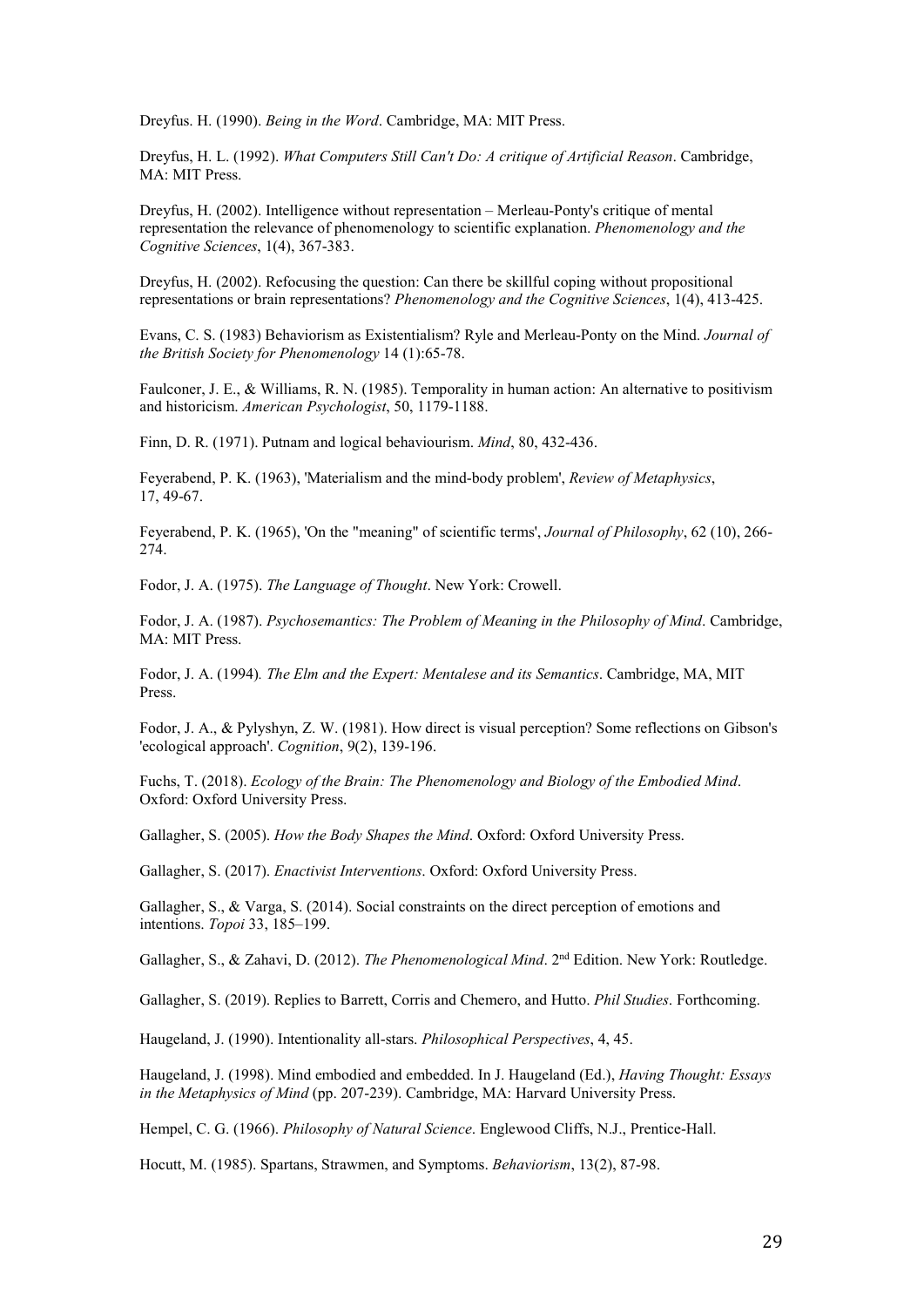Hocutt, M. (1986). Witches and behaviorists: A reply to Robinson and Boyer. Behaviorism, 14(1), 97- 101.

Hutto, D. D. and Myin, E. (2013). Radicalizing Enactivism: Basic Minds Without Content. Cambridge, MA: MIT Press

Hutto, D. D., & Satne, G. (2015). The Natural Origins of Content. Philosophia, 43(3), 521-536.

Jacob, P. (2011). The direct-perception model of empathy: A critique. Review of Philosophy and Psychology, 2(3), 519-40.

Jackson, G. B. (2011). Skill in Ryle and Merleau-Ponty. Merleau-Ponty at the Limits of Art, Religion. Eds. Kascha Semonovitch and Neal DeRoo. London: Bloomsbury.

Jackson, G. B. (2014). Skillful action in peripersonal space. Phenomenology and the Cognitive Sciences, 13(2), 313-334.

Jackson, G. B. (2018). Seeing what is not seen. Phenomenology and the Cognitive Sciences, 17(3), 503-519.

Jackson, F., & Pettit, P. (1988). Functionalism and broad content. Mind, 97(387), 381-400.

Kim, J. (2006). Philosophy of Mind. Boulder, Westview Press.

Kirchhoff, M. D. (2015). Extended Cognition & the Causal-Constitutive Fallacy: In Search for a Diachronic and Dynamical Conception of Constitution. Philosophy and Phenomenological Research 90 (2):320-360.

Knapp, T. (1989). Willard F. Day, Jr. (1926-1989). Behaviorism, 17(1), 1-4.

Krueger, J. (2018). Direct Social Perception. In A. Newen, L. de Bruin and S. Gallagher (Eds.), The Oxford Handbook of Cognition: Embodied, Enactive, Extended. Oxford: Oxford University Press, 301- 320.

Kvale, S., & Grenness, C. E. (1967). Skinner and Sartre: Towards a radical phenomenology of behavior? Review of Existential Psychology and Psychiatry, 7, 128-150.

Leudar, I., & Costall, A. (2004). On the Persistence of the 'Problem of Other Minds' in Psychology: Chomsky, Grice and Theory of Mind. Theory & Psychology, 14(5), 601–621

Mead, G. H. (1934). Mind, self and society. Chicago: University of Chicago Press.

Mead, G. H. (1938). The philosophy of the act (Ed. C. W. Morris). Chicago: University of Chicago Press.

Merleau-Ponty, M. (2012). Phenomenology of Perception. Trans. D. Landes. London: Routledge.

Merleau-Ponty, M. (2010) Child Psychology and Pedagogy: The Sorbonne Lectures 1949-52. Trans. T. Welsh. Evanston, IL: Northwestern UP.

Morag, T. (2016). Emotion, Imagination and the Limits of Reason. London: Routledge.

Morf, M. E. (1998). Sartre, Skinner, and the compatibilist freedom to be authentically. Behavior and Philosophy 26: 29-43.

Morris, D. (2010). Empirical and Phenomenological Studies of Embodied Cognition. In D. Schicking and S. Gallagher (Eds). Handbook of Embodied Cognition. Dordrecht: Springer.

Myin, E. (2016). Perception as something we do. Journal of Consciousness Studies, 23(5-6), 80-104.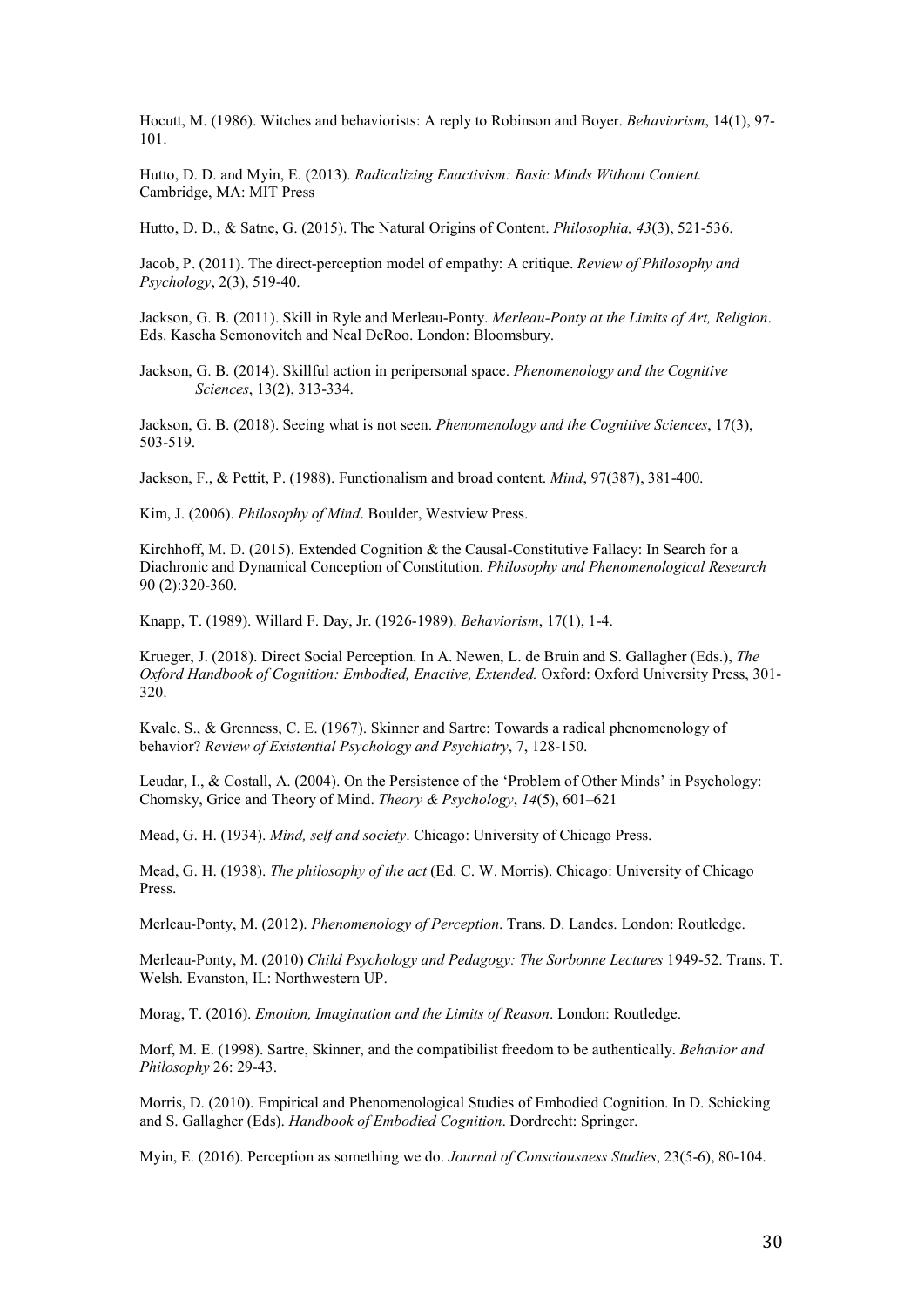Myin, E., & Zahnoun, F. (2018). Reincarnating the identity theory. Frontiers in Psychology, 9(2044).

Noë. A. (2004). Action in Perception. Cambridge, MA: MIT Press.

O'Brien, G. and J. Opie (2015). Intentionality lite or analog content? Philosophia. 43:723–729. doi:10.1007/s11406-015-9623-5.

Olen, Peter. "The Varieties and Origins of Wilfrid Sellars' Behaviorism" in Sellars and the History of Modern Philosophy, edited by Antonio Nunziante and Luca Corti. New York: Routledge, 2018.

Packer, M. J. (1985). Hermeneutic inquiry in the study of human conduct. American Psychologist, 50, 1081-1093.

Putnam, H. (1960). Minds and machines. In S. Hook (Ed.), Dimensions of Mind (pp. 57-80). New York: New York University Press.

Putnam, H. (1963). Brains and behavior. In R. J. Butler (Ed.), Analytical Philosophy: Second Series. Oxford: Blackwell.

Putnam, H. (1967). The nature of mental states. In W. H. Capitan & D. D. Merrill (Eds.), Art, Mind, and Religion (pp. 1--223). Pittsburgh: Pittsburgh University Press.

Quine, W. v. O. (1969). Ontological Relativity and Other Essays. New York: Columbia University Press.

Rachlin, H., and Frankel, M. 2009. Taking Pragmatism Seriously. J Exp Anal Behav. 2009;92(1):131– 137. doi:10.1901/jeab.2009.92-131

Ramachandran, V. S. and W. Hirstein 2000. Three Laws of Qualia. Models of the Self. Ed. S. Gallagher and J. Shear. New York: Imprint Academic.

Reynolds, J. (2019). Temporal naturalism: reconciling the "4Ms" and points of view within a robust liberal naturalism". Phenomenology and Cognitive Sciences. Forthcoming, DOI: 10.1007/s11097-019- 09613-w

Ricœur, P., (1986/1975) The Rule of Metaphor: Multi-Disciplinary Studies of the Creation of Meaning in Language, trans. R. Czerny., K. McLaughlin, & J. Costello. London: Routledge and Kegan Paul.

Romano, C. (2016). At the Heart of Reason. Evanston, IL.: Northwestern UP.

Rosenthal, S. and Bourgeois. P. (1991). Mead and Merleau-Ponty: toward a common vision. Albany: SUNY.

Rowlands, M. (1991). A defense of behaviorism. Behavior and Philosophy, 19(1), 93-100.

Rowlands, M. (2010). The New Science of the Mind: From Extended Mind to Embodied Phenomenology. Cambridge, MA: MIT Press.

Ryle, G. (2009). The Concept of Mind. London: Routledge.

Ryle, G. (2015). Dilemmas: The Tarner Lectures 1953. Cambridge: Cambridge University Press.

Sachs, C. B. (2014). Intentionality and the Myths of the Given: London: Pickering & Chatto.

Scharff, J. L. (1999). Skinner's reinforcement theory: A Heideggerian assessment of its empirical success and its philosophical failure. Behavior and Philosophy, 27(1), 1-17.

Skinner, B. F. (1932). Drives and Drive Strength. Journal of General Psychology, 6, 23-36.

Skinner, B. F. (1935). Two types of conditioned reflex and a pseudo-type. Journal of General